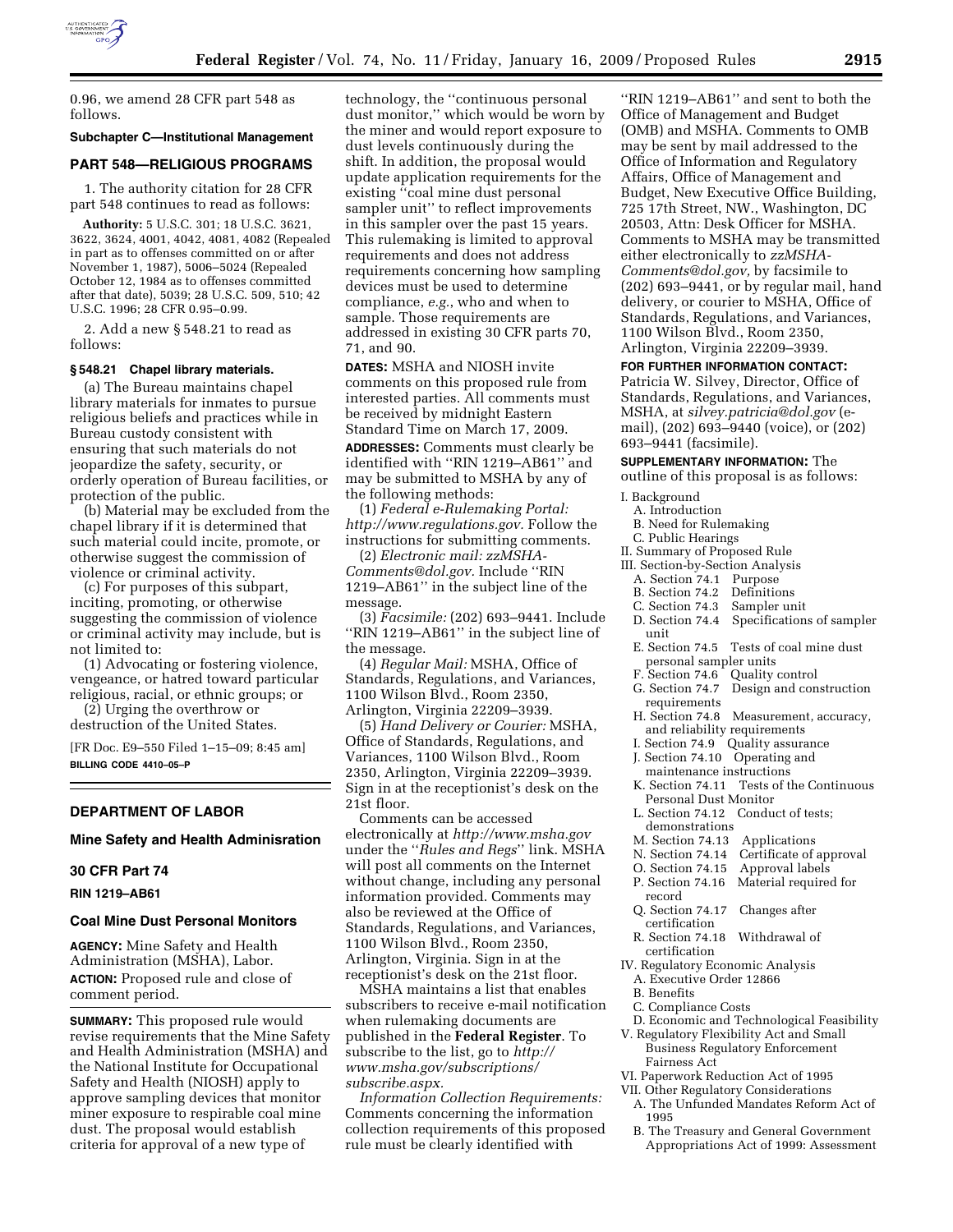of Federal Regulations and Policies on Families

- C. Executive Order 12630: Government Actions and Interference With Constitutionally Protected Property Rights
- D. Executive Order 12988: Civil Justice Reform
- E. Executive Order 13045: Protection of Children From Environmental Health Risks and Safety Risks
- F. Executive Order 13132: Federalism
- G. Executive Order 13175: Consultation and Coordination With Indian Tribal Governments
- H. Executive Order 13211: Actions Concerning Regulations That Significantly Affect Energy Supply, Distribution, or Use
- I. Executive Order 13272: Proper Consideration of Small Entities in Agency Rulemaking

# **I. Background**

### *A. Introduction*

The Coal Mine Health and Safety Act of 1969, the predecessor to the Federal Mine Safety and Health Act of 1977, specified that the average concentration of respirable coal mine dust be measured by a device approved by the Secretary of Interior and the Secretary of Health Education and Welfare (Secretaries). In 1972, the Secretary of Interior promulgated 30 CFR part 74— Coal Mine Dust Personal Sampler Units. That rulemaking established the requirements for joint approval of the device by both Secretaries and specified that MSHA's role was to determine if the unit was intrinsically safe. NIOSH would determine if the unit met the requirements of part 74.1

Since 1970, coal mine operators and MSHA have used approved coal mine dust personal sampler units (CMDPSUs) to determine the concentration of respirable dust in coal mine atmospheres. These devices sample the mine atmosphere by drawing mine air through a filter cassette that collects respirable coal mine dust. At the end of a full shift or 8 hours, whichever time is less, the cassette is sent to MSHA for processing. Each cassette is precisely weighed under controlled conditions to determine the average concentration of respirable coal mine dust to which the miner was exposed.

In the 1990s, NIOSH began research and development to produce a prototype technology for a new type of personal dust monitor that could provide readings of dust levels in the mine immediately during the shift and

at the end of the shift. This would eliminate the delay of obtaining an offsite laboratory analysis which requires days before the results are made available to the mine operator and MSHA. The promise of the new technology, which is referred to generically as a ''continuous personal dust monitor'' (CPDM), was that it would allow mine operators to identify and immediately respond to high dust exposures. Operators would evaluate causes of over exposures, implement solutions to reduce exposures, and adjust them as necessary.

In 2003, a private sector monitoring technology company, Rupprecht and Patashnick Co., Inc., now Thermo Fisher Scientific, developed an initial prototype CPDM under contract with NIOSH. The prototype incorporates a unique mechanical mass sensor system called Tapered Element Oscillating Microbalance (TEOM®). The TEOM mass sensor is made up of a hollow tapered tube, which is clamped at its base and free to oscillate at its narrow or free end on which the collection filter is mounted. Electronics positioned around the sensor cause the tube to oscillate (or resonate) at its natural frequency. When dust particles are deposited on the collection filter, the mass of the collection filter increases, causing the natural oscillating frequency of the tapered element to decrease. Because of the direct relationship between mass and frequency change, the amount of respirable dust deposited on the filter can be determined by measuring the frequency change. The concentration of respirable dust in the mine atmosphere is then determined by a computer internal to the monitor, which divides the mass of dust collected by the volume of mine air that passed through the system during the time period sampled. The result is reported on the monitor's digital display. The cumulative average dust concentration is calculated and reported continuously over the duration of the shift and at the end of the shift. The data are also retained by the computer for downloading onto any personal computer with a Microsoft Windows® operating system using accompanying software. The prototype also projects the end-of-shift average dust concentration continuously during the shift. These projections can serve as a warning system to mine operators, assisting them in recognizing exposure levels that, if not reduced, would result in full-shift exposures exceeding regulatory limits.2

In 2006, NIOSH, in collaboration with MSHA and stakeholders representing the mining industry and labor, completed extensive testing to evaluate the accuracy of the pre-commercial unit and its suitability for use in the coal mine in terms of ergonomics and durability. The testing verified that the device achieved with 95 percent confidence end-of-shift measurements within ±25 percent of reference measurements 3 taken in a variety of coal mines. The testing also demonstrated that the device was acceptable to miners from an ergonomics standpoint, and was sufficiently durable to withstand the conditions of transportation and use in the mines. Thus, the testing demonstrated to MSHA and NIOSH that it is technically feasible to introduce the CPDM as an innovative new measurement tool for the protection of coal miners.4

## *B. Need for Rulemaking*

Existing 30 CFR part 74, ''Coal Mine Dust Personal Sampler Units,'' specifies procedures and requirements by which MSHA and NIOSH<sup>5</sup> jointly approve the design, construction, performance, and manufacturing quality of the CMDPSU. These regulatory requirements, which were issued in 1972, are design-specific and do not permit the approval of any monitoring device of a different design. The CMDPSU is currently the only personal dust monitor approved for use in coal mines to monitor miners' exposure to respirable coal mine dust.

As discussed above, NIOSH, in collaboration with a private technology firm, MSHA, and representatives of industry and labor, has developed and evaluated a prototype for a new type of personal monitoring device, the ''continuous personal dust

3Reference measurements were established using multiple gravimetric samplers in dust exposure chambers for laboratory testing and using CMDPSUs in a variety of coal mines for field testing.

4See: Volkwein, J.C., R.P. Vinson, S.J. Page, L.J. McWilliams, G.J. Joy, S.E. Mischler, and D.P. Tuchman. Laboratory and field performance of a continuously measuring personal respirable dust monitor. CDC RI 9669. September 2006. 47 pp. and Volkwein, J.C., R.P. Vinson, L.J. McWilliams, D.P. Tuchman, and S.E. Mischler. Performance of a New Personal Respirable Dust Monitor for Mine Use. CDC RI 9663. June 2004.

5MSHA's role is to approve the ''intrinsic safety'' of the device, which assures that the device could be operated safely in the potentially explosive atmosphere of an underground coal mine.

<sup>&</sup>lt;sup>1</sup> In 1978, responsibility for mine safety and health was transferred from the Department of Interior to the Department of Labor. In 1980 the Department of Health Education and Welfare became the Department of Health and Human Services (HHS).

<sup>2</sup>For a more complete description of the technology, see: Volkwein, J.C., Vinson, R.P., S.J. Page, L.J. McWilliams, G.J. Joy, S.E. Mischler, and

D.P. Tuchman. Laboratory and field performance of a continuously measuring personal respirable dust monitor. CDC RI 9669. September 2006. 47 pp. and Volkwein, J.C., R.P. Vinson, L.J. McWilliams, D.P. Tuchman, and S.E. Mischler, Performance of a New Personal Respirable Dust Monitor for Mine Use. CDC RI 9663. June 2004.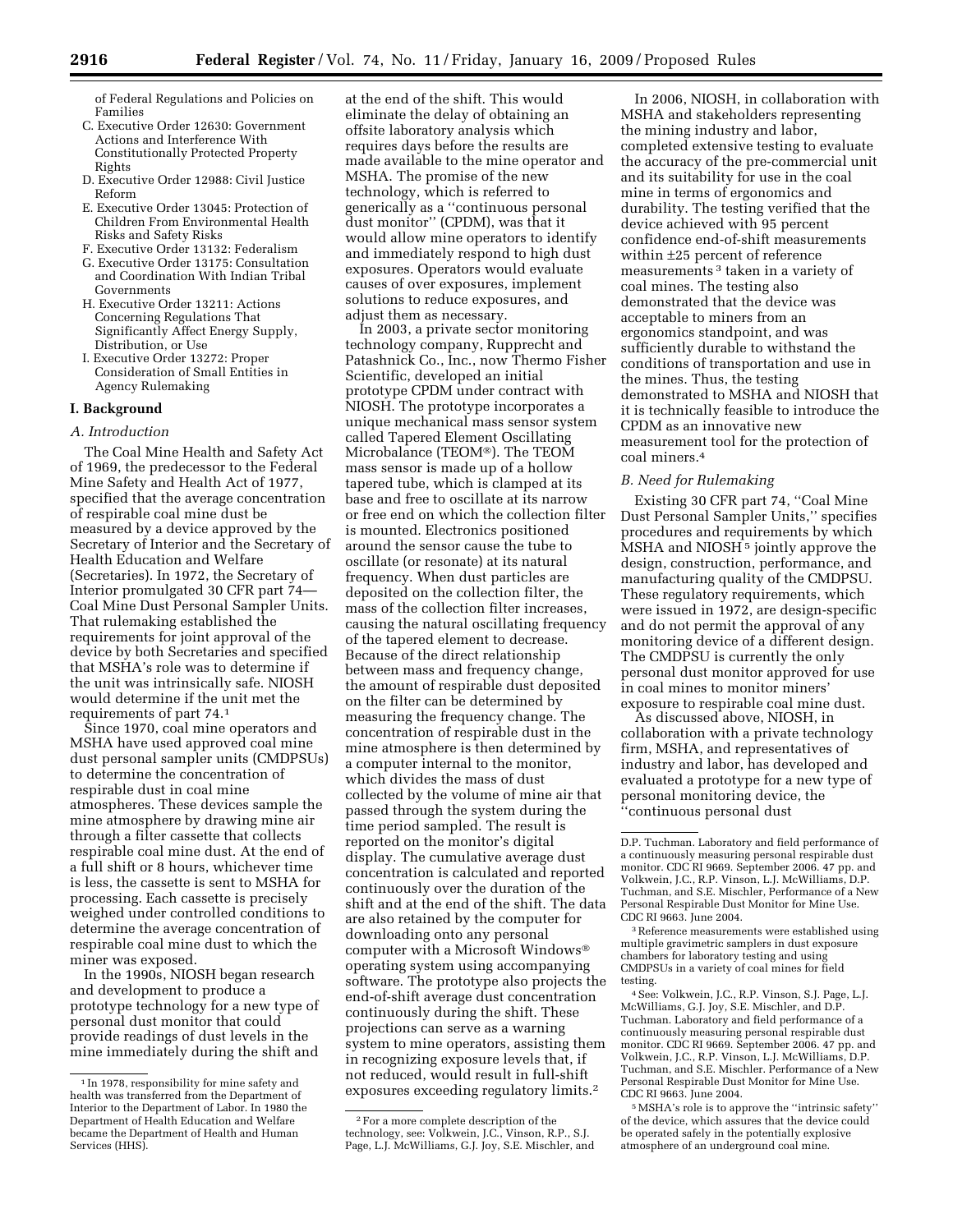monitor''(CPDM). The unit is capable of continuously monitoring and immediately displaying concentrations of respirable coal mine dust during the shift and also provides the end-of-shift summary measurements.

MSHA and NIOSH recognize that the ability to measure in real time the amount of respirable coal mine dust to which a miner is exposed offers the best solution for protecting miners from occupational lung disease. Knowing the actual respirable dust level and being able to project the end-of-shift dust exposure continuously during the shift will enable mine operators to take immediate action to prevent overexposure. This new technology can be a critical element in the strategy used by mine operators and MSHA to control respirable dust exposure.

The 1995 Advisory Committee on the Elimination of Pneumoconiosis Among Coal Mine Workers, which was established by the Secretary of Labor to make recommendations for improving the program to control respirable coal mine dust, also supported the use of continuous monitoring devices. That committee, which included representatives from the mining industry, the United Mine Workers of America and technical experts with no economic interests in mining, unanimously concluded that continuous monitors have the potential to improve monitoring of the work environment significantly and to contribute to the effective control of exposure.

However, existing MSHA standards and procedures for operator and agency monitoring of respirable coal mine dust specify that sampling must be conducted with an approved sampling device. The new CPDM technology cannot be approved under the existing part 74 requirements. MSHA and NIOSH are proposing to revise part 74 to accommodate this new technology.

While the proposed requirements under part 74 would allow the Secretaries to approve new types of sampling devices, existing standards under 30 CFR parts 70, 71 and 90 would need to be revised prior to using any new monitoring technology in coal mines for compliance purposes. Compliance issues are not within the scope of this rulemaking.

The proposed part 74 addresses performance-based and other requirements by which MSHA and NIOSH would approve CPDM devices for use in coal mines. The performancebased approach would allow for continued innovation in CPDM designs, which would accommodate improvements or alternative designs in

the technology to be introduced in the future.

MSHA and NIOSH are also proposing in this rulemaking to revise the existing requirements in part 74 applicable to the approval of CMDPSUs. This proposed revision reflects improvements incorporated voluntarily by the manufacturer into the sampler design since the mid-1990s.

#### *C. Public Hearings*

MSHA and NIOSH will hold two hearings to provide the public with an opportunity to present oral statements, written comments, and other data on this rulemaking. One of the hearings will be held in the eastern part of the United States and the other will be held in the west. The hearings will be announced in a separate **Federal Register** notice. As indicated above, the nature of this rulemaking involves establishing performance-based approval requirements for manufacturers of monitoring devices. MSHA and NIOSH anticipate that two hearings will allow for full public input to the proposed rule.

#### **II. Summary of Proposed Rule**

This proposed rule would revise requirements for the approval of personal dust monitoring devices in 30 CFR part 74, currently titled ''Coal Mine Dust Personal Sampler Units,'' and would retitle the part ''Coal Mine Dust Personal Monitors.'' This rulemaking would establish performance-based and other requirements for approval of the new CPDMs. The requirements would facilitate innovation among directreading device manufacturers for the continued improvement of this technology.

The proposal also updates the existing design-based requirements for CMDPSUs. It is not the intent of this rulemaking to require changes in the current technology of CMDPSUs, although MSHA and NIOSH invite the public to comment on any aspect of this rulemaking.

Part 74 would be renumbered in this rulemaking as follows:

Subpart A—Introduction—Purpose and definitions.

Subpart B—Requirements for Coal Mine Dust Personal Sampler Unit specifications for existing technology.

Subpart C—Requirements for Continuous Personal Dust Monitors specifications for new technology.

Subpart D—General Requirements for All Devices—administrative provisions applicable to both the CMDPSU and CPDM.

### **III. Section-by-Section Analysis**

The section-by-section analysis below describes and explains the proposed provisions of part 74. The proposed regulatory text is provided in the last section of this notice.

Subpart A—Introduction would be a new section which would cover the purpose and definitions.

# *A. Section 74.1 Purpose*

Proposed § 74.1 describes the purpose of the rule and would be essentially unchanged from the existing provision. The scope has been expanded to include both CPDMSU and CPDM technology.

### *B. Section 74.2 Definitions*

Proposed § 74.2 would be a new section to define key terms in the proposal.

Proposed paragraphs (a) and (b) would define the concepts of accuracy and bias as they apply to measurement devices such as the CPDM. They are key performance parameters for testing and approving of the CPDM.

Proposed paragraphs (c) and (d) would define the two types of sampling devices covered by this proposal, the CMDPSU and the CPDM. The definitions are included to distinguish between the two types of dust monitoring technology.

Proposed paragraph (e) would define the International Organization for Standardization (ISO), a voluntary consensus standards-setting organization. An ISO standard is relied on in this proposal (see § 74.9).

Proposed paragraph (f) would define the concept of precision as it applies to the CPDM. Precision is the third key performance parameter for the testing and approval of CPDMs.

Subpart B contains the requirements that apply to the CMDPSU.

#### *C. Section 74.3 Sampler Unit*

Proposed § 74.3 would renumber existing § 74.2, which specifies the major components of a CMDPSU and would be substantially unchanged from the existing provisions.

### *D. Section 74.4 Specifications of Sampler Unit*

Proposed § 74.4 would renumber existing § 74.3 and update the requirements of the existing provision to reflect the sampling technology approved for use in coal mines today.

Existing paragraph (a) would update the existing design requirements for the pump unit of the CMPDSU.

Proposed paragraph (a)(1) would update pump dimensions to reflect the smaller size of the device used today: 4 inches (10 centimeters) in height; 4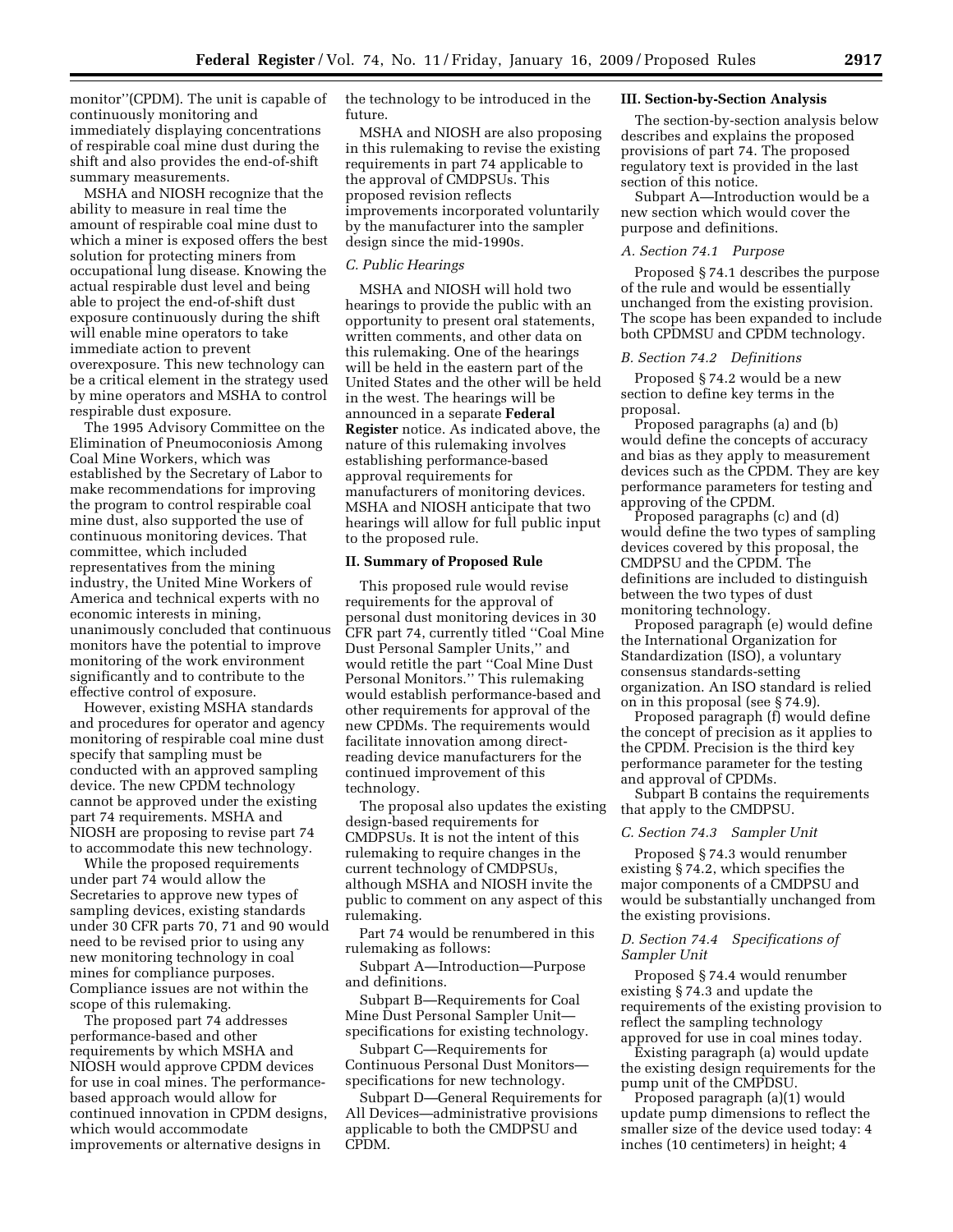inches (10 centimeters) in width; and 2 inches (5 centimeters) in thickness. The existing specifications allow for dimensions of up to 8 inches (20 centimeters), 6 inches (15 centimeters), and 4 inches (10 centimeters), respectively.

Proposed paragraph (a)(2), which specifies the maximum pump weight, would be updated to reflect the reduction in the weight of these units, from 4 pounds (1.814 kilograms) to 20 ounces (567 grams).

Proposed paragraph (a)(3), which specifies the characteristics of the construction of the pump case and pump components, would be updated to add the requirement that they must protect against radio frequency interference and electromagnetic interference. This improvement, implemented in the 1990s, is necessary to prevent potential instrument error or malfunction due to exposure to electromagnetic fields and various radio frequency ranges and signal strengths encountered in coal mines from power stations, electric motors and remote control transmitters. The proposal would retain the existing requirement that the case and components of the pump unit must be of durable construction and tight-fitting.

Proposed paragraphs (a)(4) and (a)(5) would be unchanged from the existing provisions. These paragraphs require that the pump exhaust into the pump case to maintain a slight positive pressure and the pump unit be equipped with an ON/OFF switch to protect against accidental operation during use.

Existing paragraph (a)(6), which specifies pump design characteristics for flow rate adjustment, would be revised to provide more flexibility in the design to avoid inadvertent changes in the flow rate. The existing specification requires the use of a flow rate adjusting ''tool'' to prevent inadvertent changes in the flow rate. This specific requirement would be deleted.

Proposed paragraph (a)(7), like the existing provision, would require that the power supply for the pump be a suitable battery located in the pump case or in a separate case which is attached by a permissible electrical connection.

Existing paragraph (a)(8), which concerns regulating the effect of pulsation on the flow rate of the pump, would be revised to delete the reference to the expired date (July 1, 1974) in paragraph (ii).

Proposed paragraphs (9) and (10), like the existing provisions, would require that the pump unit be equipped with a belt clip and that a suitable connection

be provided to allow the battery to be recharged without removing it from the pump case or battery case.

Existing paragraph (a)(11), which requires a visual indication of the flow rate and specifies the calibration of the flow rate indicator, would be updated to require that it be calibrated within ±5 percent at 2.2, 2.0, and 1.7 liters per minute, versus at 2.0, 1.8, and 1.6 liters per minute as required under the existing rule. The proposed higher flow rates better reflect the operating flow rate range specified in proposed paragraph (a)(12).

Proposed paragraph (a)(12), like the existing provision, would require that the pump operate within a range from 1.5 to 2.5 liters per minute and be adjustable over this range.

Existing paragraph (a)(13), which requires the flow rate to remain consistent or stable during sampling, would be revised to require that the consistency be sustained over at least a 10-hour period, versus an 8-hour period under the existing provision. This change reflects the operating performance of these devices today and the prevalence of 10-hour shifts in coal mining. The existing requirements for readjustment of the flow rate would be deleted since all units currently in use have constant flow pumps and do not require readjustment.

Proposed paragraph (a)(14) would be a new provision that would require a flow restriction indicator. This new requirement would reflect current technology and would be incorporated to prevent the shutdown of a pump and loss of a sample if the flow restriction is not corrected. This helps assure that the mine atmosphere is accurately sampled. The requirements in existing paragraph (a)(14), which address duration of operation of the pump unit, would be transferred to new proposed paragraph (a)(15).

Existing paragraph (a)(14) would be redesignated as paragraph (a)(15). This provision would specify the required maximum expected operating time that the pump with a fully charged battery pack must be capable of operating at specific flow rates and sampling device loading. This paragraph would be revised to reflect the extended and higher level of performance achieved by existing technology. This increased capacity is necessary to enable the sampling of work shifts longer than 8 hours, which are prevalent today. The existing resistance requirement for 8 hours of operation at a flow rate of 2 liters per minute would be increased from 4 inches (10 centimeters) of water to 25 inches (64 centimeters) of water, as measured at the inlet of the pump.

The proposal adds a new provision that reflects existing technology by requiring the pump to operate for not less than 10 hours at a flow rate of 2.5 liters per minute against a resistance of 15 inches (38 centimeters) of water.

Proposed paragraph (a)(16) is a new provision which would require the pump unit to be equipped with a low battery indicator. This provision reflects existing technology and is an important feature for ensuring the successful sampling of the mine atmosphere. Failure of the battery during sampling results in invalidation of the sample and the inability to determine the respirable coal mine dust concentration measured by the CMDPSU.

Proposed paragraph (a)(17) is a new provision which would require the pump unit to be equipped with an elapsed time indicator displaying the actual pump run time after the pump is shut down due to a flow restriction or low battery power, or at the end of the sampling shift. This proposal reflects existing technology and is necessary to determine if sampling was conducted for the required duration, which is essential for the accurate measurement of the respirable coal mine dust concentration that occurred during the work shift.

Proposed paragraph (b) addresses requirements for the sampling head assembly of the CMDPSU.

Proposed paragraphs (b)(1) and (b)(2)(i), retain the requirements of the existing provisions for the cyclone and the filter (with a minor wording change).

Proposed paragraph (b)(2)(ii), which specifies characteristics of the capsule enclosing the filter, would be revised to require that the capsule prevent visual inspection of the filter surface or filter loading. This reflects existing technology and is intended to safeguard the accuracy, integrity, and validity of the sample.

Existing paragraph (b)(2)(iii), which specifies characteristics of the cassette enclosing the capsule, would be revised to add the requirement that the cassette be designed to prevent intentional or inadvertent alteration of the dust deposited on the filter. The proposal would also add a requirement that the capsule covers be designed to prevent reversal of the air flow through the capsule or other means of removing dust collected on the filter. These provisions would reflect existing technology and are intended to safeguard the accuracy, integrity, and validity of the sample.

Proposed paragraphs (b)(3) and (b)(4) are the same as the existing provisions. Proposed paragraph (b)(3) relates to the connections between the cyclone vortex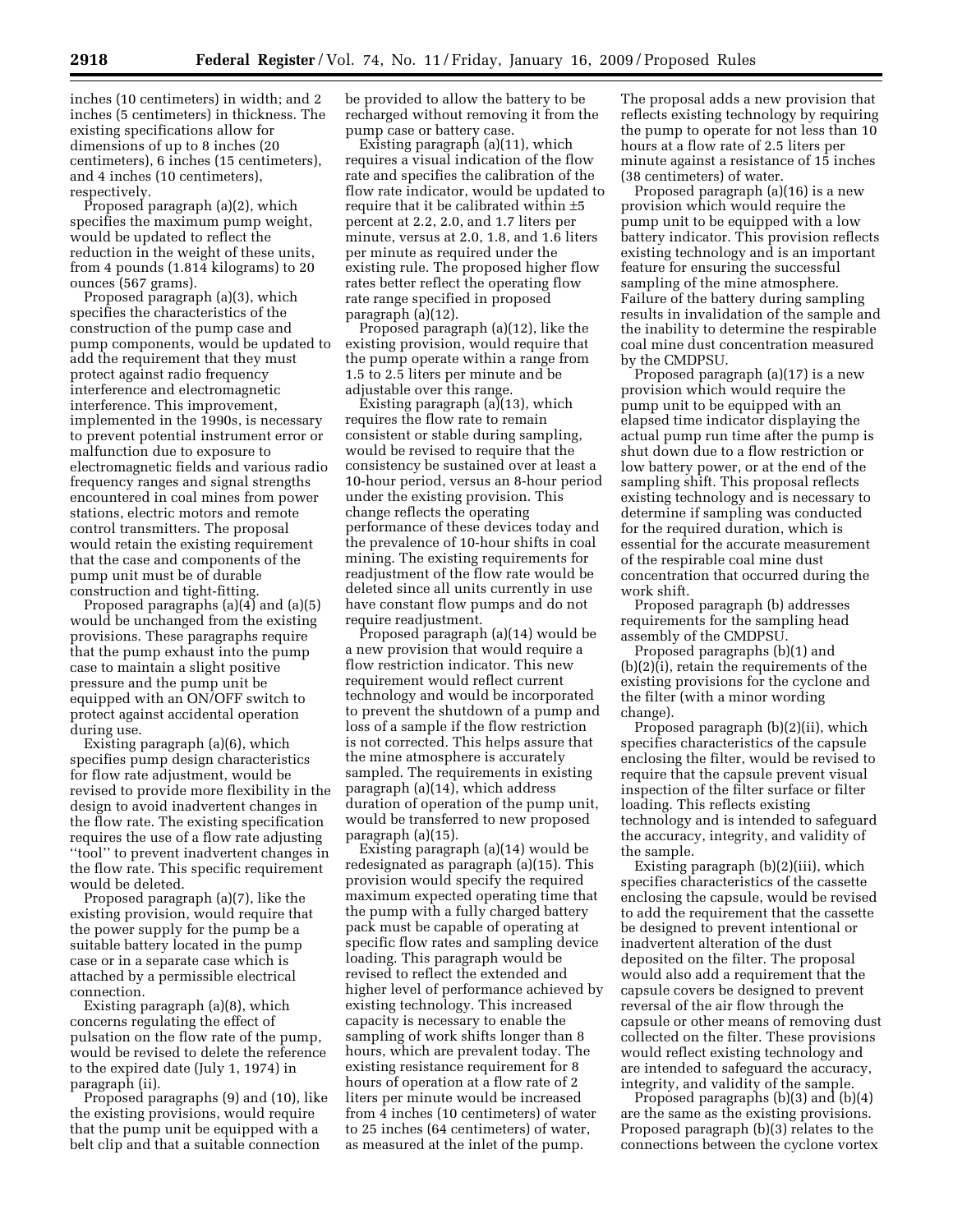finder and the capsule and between the capsule and hose. Proposed paragraph (b)(4) requires that the clamping and positioning of the cyclone-cassette assembly be firmly in contact, airtight and be attached firmly to a backing plate.

Existing paragraph (b)(5), which specifies the characteristics of the hose connecting the sampler pump and the filter assembly, would be revised to require that the hose be clear plastic. This proposed revision would reflect existing technology and allow the examination of the external tubing to assure that it is clean and free of leaks, as accumulations or leaks could affect the accuracy of the sampling results.

Proposed paragraph (c) would address requirements for the battery charger of the CMDPSU.

Existing paragraph (c)(1), which specifies the voltage and frequency requirements for the battery charger, would be updated to reflect currently used power supply voltage of 110 (VAC) (nominal), versus 117 volt in the existing standard.

Proposed paragraphs (c)(2) and (c)(3) are identical to existing (c)(2) and (c)(3), which require that the battery charger be provided with a cord and polarized connector and that it be fused and have a grounded power plug.

Existing paragraph (c)(4), which specifies the recharging rate of the battery charger, would be revised to reflect current technology, which fully recharges the battery in the pump unit within 16 hours.

## *E. Section 74.5 Tests of Coal Mine Dust Personal Sampler Units*

Proposed § 74.5 renumbers existing § 74.4 and would provide authority for NIOSH and MSHA testing to evaluate whether the CMDPSU meets the requirements of this rule. This section has not been substantively changed.

#### *F. Section 74.6 Quality Control*

Proposed § 74.6 is derived from existing § 74.6(d) regarding applications. The proposal makes only clarifying changes by referencing proposed § 74.13 (filing applications).

## **Subpart C—Requirements for Continuous Personal Dust Monitors (CPDMs)**

## *G. Section 74.7 Design and Construction Requirements*

Proposed § 74.7 would provide design and construction requirements for the CPDM. The requirements would be performance oriented to the extent possible to allow manufacturers flexibility for continued innovation in

this new technology. Design-specific requirements are proposed when necessary and appropriate for assuring miner safety or accommodating mining conditions.

Proposed paragraph (a) would require that the CPDM be designed and constructed to allow miners to work safely and be suited to work requirements and working conditions of coal mining.

Proposed paragraph (b) addresses ergonomic design and would require that, prior to filing an application under proposed § 74.13, the applicant must develop a testing protocol to determine if coal miners can wear the CPDM safely and without discomfort or impairment in the performance of their work duties throughout a full work shift. The protocol would be required to include provisions for testing in one or more active mines under routine operating conditions. NIOSH would approve the protocol prior to testing and would review the written results as a component of the application for approval. NIOSH would advise and assist the applicant in developing an adequate testing protocol and arranging for adequate and competent testing resources, including but not limited to identifying testing experts and facilitating the cooperation of coal operators and miners. NIOSH would reserve the authority to waive the requirement for the applicant to conduct such testing when it is apparent ''that the device can be worn safely, without discomfort, and without impairing a coal miner in the performance of duties throughout a full work shift.''

Proposed paragraph (c) would require that the weight of a CPDM add no more than 2 kg to the total weight carried by the miner. However, a CPDM combined with other functions, such as communications or illumination, could weigh more than 2 kg if offset by other means. The result should be that the total extra weight is no more than 2 kg more than the weight normally carried by miners without the CPDMs. The 2-kg limit is proposed based on the professional judgment of MSHA and NIOSH field staff that the added load to miners needs to be minimized, considering that the safety gear and equipment currently worn and carried by underground coal miners can weigh up to approximately 16 kg. The proposed limit accommodates the weight of the prototype CPDM, which in NIOSH testing was worn and used by miners for full shifts and proved to be acceptable. The prototype weighed approximately 3 kg, but served to power the cap lamp as well, so that a separate battery was not required for the cap

lamp. In combination, the prototype with its dual-use battery increased the personal equipment load of the miners by less than 2 kg.

Proposed paragraph (d) would require that the CPDM provide accurate measurements of respirable coal mine dust concentrations within the range of 10% to 2 times the permissible exposure limit (PEL) for respirable coal mine dust (currently 2.0 mg/m3 when quartz content does not exceed 5%) for an endof-shift average measurement, and provide a reliable indication when the concentration exceeds 2 times the PEL.

Proposed paragraph (e) would require that the CPDM operate reliably and accurately within the full range of environmental conditions encountered in coal mines. It would require that the CPDM operate reliably and accurately at any ambient temperature and varying temperatures ranging from minus 30 to plus 40 degrees centigrade; at any atmospheric pressure from 700 to 1000 millibars; at any ambient humidity from 10 to 100 percent relative humidity; and while exposed to water mists generated for dust suppression and while monitoring atmospheres including such water mists. These proposed parameters, in addition to those in proposed paragraphs (f) and (g) of this section, would address the full range of environmental conditions found in coal mines. MSHA and NIOSH specifically solicit comments on these parameters, as well as any others that might be appropriate.

Proposed paragraph (f) would require that the CPDM meet standards for the control of and protection from electromagnetic interference established by the American National Standards Institute (ANSI), the Federal Communications Commission (FCC), and the International Electrotechnical Commission (IEC). The FCC is an independent federal agency that regulates radiofrequency emitting devices. ANSI and IEC are voluntary standards-setting organizations, the former covering a wide array of technical and management fields and the latter specializing in electrotechnology. The use of these standards would address the potential for interference associated with the increasing use of radiofrequency controls for mining machinery and mine communication systems.

Proposed paragraph (g) would require that the CPDM be designed and constructed to remain intrinsically safe and accurate after undergoing vibration and shock tests representative of conditions of use in the mine. In testing for vibration, NIOSH proposes to use Military Standard 810F, 514.5. This test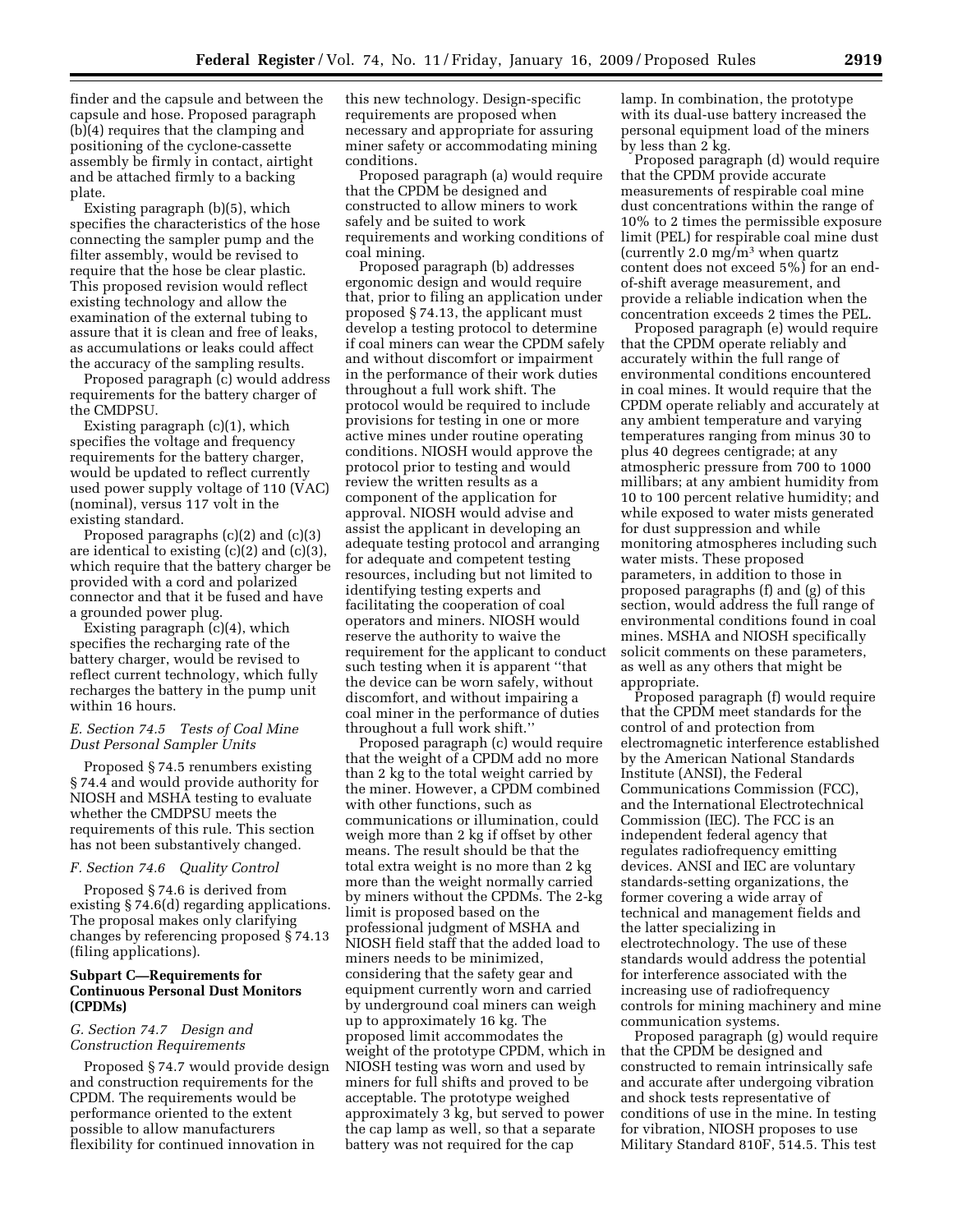would measure the degree of vibration expected while the device is worn by miners on and operating mining equipment and during transport in and out of the mine. The shock test that NIOSH would apply would involve three 3-foot drops onto a bare concrete surface (one drop testing each axis of the device). This test would represent the occasional drops and knocking of the device expected during use of the device by miners. NIOSH would conduct the testing regime on test units prior to further testing by the applicant under § 74.8 and intrinsic safety testing by MSHA under § 74.11(d).

Proposed paragraphs (h)(1) and (2) would require adequate legibility or audibility of monitoring results, computer (*i.e.*, digital) recording of results in a form compatible with widely available computer technology, and reporting of results as cumulative mass concentration in units of mass per volume of air (mg/m3). The proposed visibility requirement for a minimum digital character height of 6 millimeters is based on testing during CPDM prototype development. All other proposed requirements in this provision allow flexibility for new innovative designs that would provide timely, reliable, and appropriately quantified information.

Proposed paragraph (i) would require that the power source for the CPDM have sufficient capacity to enable continuous sampling for 12 hours in a coal mine dust atmosphere of 2 times the PEL. This requirement would provide reasonable assurance that the power supply would be sufficient to enable accurate measurement of respirable dust concentrations for 12 hour work shifts, which are the longest current work shifts in U.S. coal mines. If the dust concentrations in a mine exceeded 4 mg/m3 continuously for 12 hours, a power supply meeting this proposed standard might not be sufficient to sustain monitoring for the complete shift, since a higher dust concentration would place higher power demands on certain types of filtering technology. Nevertheless, this proposed standard would be sufficient to assure that the CPDM would have the power capacity to measure high dust concentrations during the shift, and to cumulatively document that they substantially exceeded the PEL for the full shift. These are the essential performance considerations for the CPDM for continuous and end-of-shift monitoring.

Proposed paragraph (i) also would require that a CPDM that uses a rechargeable battery must be recharged using the standard power supplies in mines (110 VAC).

Proposed paragraph (j) would require that if a CPDM uses a pump to sample the atmosphere, it must perform with a flow stability within  $\pm$  five percent of the calibrated flow for a continuous duration of 12 hours.<sup>6</sup> This requirement is integral to achieving representative, accurate measurements of respirable coal mine dust concentrations. The paragraph would also require that the applicant specify in the calibration instructions for the device the flow calibration maintenance interval required to achieve this level of flow stability.

Proposed paragraph (k) would require that a CPDM using a rechargeable battery have a feature to indicate to the user that the unit is adequately recharged to provide accurate measurements for an entire shift of 12 hours. This feature is necessary to avoid monitoring failures due to power deficiency. The requirement of "\* \* under normal conditions of use'' is included to account for the possibility that exceptionally high dust concentrations, exceeding 4 mg/m3, which normally should not occur, might deplete the battery power before the end of the shift. CPDM battery power does not have to be sufficient to continue accurate monitoring under such excessive exposure conditions for an entire 12-hour shift, since the noncompliant exposure would be measured and documented within the initial portion of the shift during which the device would operate with adequate battery power.

Proposed paragraph (l) sets forth requirements for CPDMs that share components with other personal equipment carried by an underground miner, such as cap lamps.

Proposed paragraph (l)(1) would require that the applicant obtain any necessary approvals required for the non-CPDM equipment prior to receiving final certification of the CPDM from NIOSH. This provision will enable NIOSH to assure that all approvals for devices not approved by NIOSH are obtained, as appropriate.

Proposed paragraph (l)(2) would require that the CPDM operate effectively with the integrated function or functions. This provision would assure that the CPDM is not compromised by integration of functions and provide reasonable assurance that the integrated non-CPDM functions operate as intended.

Proposed paragraph (m) would specify performance requirements that would help assure that CPDMs are designed to prevent intentional tampering and limit inadvertent altering of monitoring results. It would require that the CPDM have a safeguard or indicator which either prevents altering the measuring or reporting function of the device or indicates if these functions have been altered.

This proposed provision is intended to direct manufacturers to design tampering safeguards and indicators that address foreseeable actions by users. In addition, the provision would allow NIOSH to require, to the extent feasible, changes in the design of an already approved device, following the discovery of tampering methods or inadvertent actions that can alter monitoring results.

Proposed paragraph (n) would require that the CPDM be designed to assure it can be properly cleaned and maintained to perform accurately and reliably for the duration of its service life. The infiltration and accumulation of dust and moisture in components might adversely affect the operability and monitoring accuracy of a CPDM.

#### *H. Section 74.8 Measurement, Accuracy, and Reliability Requirements*

Proposed § 74.8 is new and would establish the performance requirements for CPDMs. These proposed requirements reflect current evaluation methods regarding the assessment of direct reading monitors. These methods have been summarized and issued as general guidelines by NIOSH (Components for the Evaluation of Direct-Reading Monitors for Gases and Vapors).7 The proposed requirements also reflect the state-of-the-art technology of the CPDM prototype. Accordingly, this proposed rulemaking establishes a science-based, feasible baseline for the performance of this new CPDM technology. Upon request, NIOSH will provide a report on the performance of the prototype CPDMs, which are partially summarized in several peer-reviewed journal articles.8

Proposed paragraph (a) would require that the CPDM be capable of measuring

<sup>6</sup>NIOSH Manual of Analytic Methods, Method 0600, Issue 3, Fourth Edition, January 15, 1998.

<sup>7</sup> Kennedy, E. R., T.J. Fischbach, R. Song, P.M. Eller, and S.A. Shulman, 1995. Guidelines for air sampling and analytical method development and evaluation, DHHS (NIOSH) Publication No. 95–117.

<sup>8</sup> Volkwein, J.C., R.P. Vinson, S.J. Page, L.J. McWilliams, G.J. Joy, S.E. Mischler and D.P. Tuchman. Laboratory and field performance of a continuously measuring personal respirable dust monitor. CDC RI 9669. September 2006. 47 pp. and Volkwein, J.C., R.P. Vinson, L.J. McWilliams, D.P. Tuchman, and S.E. Mischler. Performance of a New Personal Respirable Dust Monitor for Mine Use. CDC RI 9663. June 2004.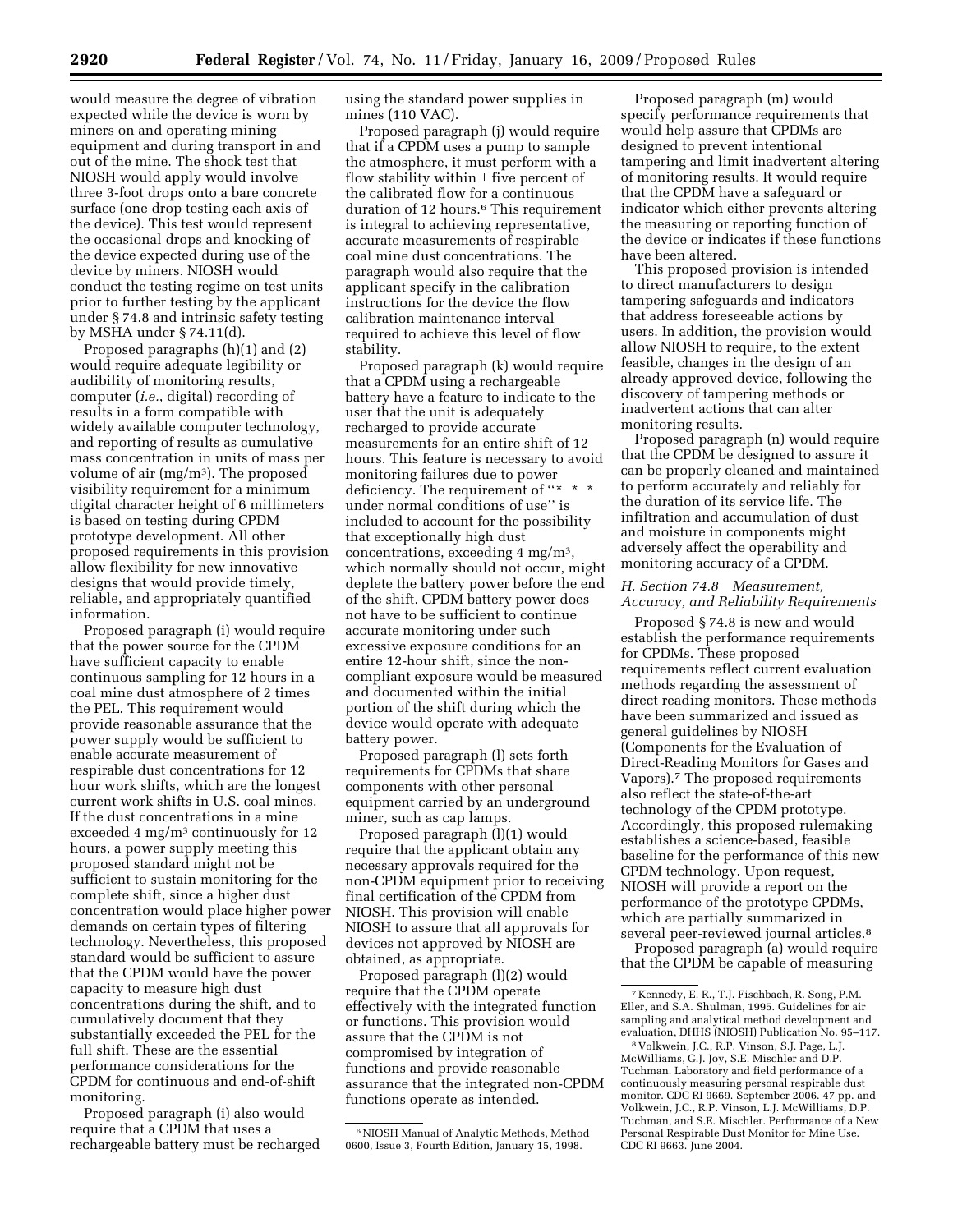respirable dust within the personal breathing zone of the miner whose exposure is being monitored. The breathing zone is generally considered to be the area surrounding the worker's nose and mouth. This zone is pictured by drawing a sphere with a 10-inch radius which is centered on the nose. Current industrial hygiene principles accept breathing zone samples as most representative of the atmosphere to which workers are exposed.9 The proposed rule provides a reasonably specific definition of the breathing zone to guide applicants.

Proposed paragraph (b) would provide requirements for the measurement accuracy of the CPDM.

Proposed paragraph (b)(1) would require for full-shift measurements of 8 hours or more, a 95 percent confidence that the recorded measurements are within ±25 percent of the true dust concentration, as determined by CMDPSU reference measurements, over a concentration range of 10% to 2 times the PEL. The specific quantified degree of accuracy proposed is based on the current state of the technology of direct reading monitors and on the need for reasonable accuracy in industrial hygiene assessments to assure worker protection. NIOSH has demonstrated the feasibility of this accuracy requirement through testing of the CPDM prototype.10

The proposed measurement range over which the CPDM must be accurate is also based on the current CPDM technology, as represented by the precommercial unit. This technology requires a minimum quantity of filter loading on the microbalance filter before the CPDM can measure accurately, distinguishing actual exposure quantities from small measurement variations due to imperfections of the CPDM equipment. The lower bound assures that accuracy is maintained for situations where silica is present and the permitted levels of respirable dust are reduced. Similarly, there is an upper bound of loading, which is likely to exceed the specified 4.0 mg/m<sup>3</sup> level,<sup>11</sup>

after which current CPDM technology may lose sensitivity as a result of the heavily loaded filter on the microbalance. Nonetheless, the proposed standard would assure that the range of average, full-shift dust concentrations over which the CPDM would perform accurately would be adequate to quantify full shift exposures that range from exceptionally low to exceptionally high, allowing for identification of overexposures.

For intra-shift measurements of less than 8 hours, proposed paragraph (b)(2) would require a 95 percent confidence that the recorded measurements are within ±25 percent of the true dust concentration, as determined by CMDPSU reference measurements, over the dust concentration of 10% to 2 times the PEL for an 8-hour period. The proposal includes a formula for calculating the equivalent dust concentration range for assessing the accuracy of intra-shift measurements.

Proposed paragraph (c) would require the CPDM to meet the accuracy requirements regardless of the variation in density, composition, size distribution of respirable coal mine dust particles, or presence of spray mist found in U.S. coal mines. Some monitoring devices, such as light scattering detectors, use technologies that have potential for monitoring aerosol dust concentrations. These devices currently lack the ability to distinguish differences in density and composition of coal mine dust particles and other aerosols in the mine, or to accommodate variation in the coal mine dust particle distribution. To be effective, the CPDM must produce accurate measurements for any coal mine atmosphere.

Proposed paragraph (d) would establish a requirement for the CPDM to monitor with sufficient precision, meaning the degree to which it is able to closely replicate its measurement result, when monitoring identical dust concentrations. The proposed precision requirement is a relative standard deviation of less than 0.1275 without bias for multiple measurements. The proposed precision requirement will enable MSHA and mine operators to monitor changes in dust concentrations with reasonable confidence.

Proposed paragraph (e) would require the bias of CPDM measurements to be limited such that the uncorrectable discrepancy between the mean of the distribution of measurements and the

true dust concentration being measured during testing shall be no greater than 10 percent. The proposal requires that measurement bias be constant over the range of dust concentration levels tested, between 10% and 2 times the PEL, for an 8-hour sampling period. The proposed bias requirement is sufficient to assure that the CPDM does not consistently either overestimate or underestimate respirable coal mine dust concentrations to a substantial degree. This provides further assurance of the accuracy of the CPDM with respect to multiple measurements and would also provide useful information to MSHA in support of compliance determinations and actions.

Proposed paragraph (f) would require that applicants use the NIOSH testing procedure ''Continuous Personal Dust Monitor Testing Procedures'' to evaluate the accuracy (including reliability, precision, and bias) of a CPDM. The procedure is available at the NIOSH Web site: *http://www.cdc.gov/niosh/ mining.* The protocol would assure that all CPDMs are evaluated consistently. NIOSH will provide assistance to applicants, as necessary, to make the arrangement of such testing feasible.

## *I. Section 74.9 Quality Assurance*

Proposed § 74.9 is new and would establish quality assurance requirements for CPDM manufacturers.

Proposed paragraph (a) would require that the applicant establish and maintain a quality control system that assures devices produced under the applicant's certificate of approval meet the specifications to which they are certified under this part and are reliable, safe, effective, and otherwise fit for their intended use. The proposed quality control system must be compliant with ISO Q9001–2000 standard established by the ISO.12 The ISO standard is incorporated by reference. This consensus standard for quality management is in widespread use in U.S. and international manufacturing and service industries. It requires a comprehensive quality management system, which is essential for the manufacture of sophisticated technical equipment used in worker safety and health.

Proposed paragraph (a) would also require the applicant to submit a copy of the most recent registration under ISO Q9001–2000 to NIOSH, together with the application and, subsequent to

<sup>9</sup> Guffy, S.E., M.E. Flanagan, G. VanBelle. Air Sampling at the chest and ear as representative of the breathing zone. AIHAJ, 62:416–427, 2001, show that ear locations are preferred and that dust sources relative to sample position are important. A NIOSH study on miners shows that the chest and cap lamp positions are representative of exposures at the miner's nose (Vinson, R.P. and J.C. Volkwein, Determining the Spatial Variability of Personal Sampler Inlet Locations (in press) JOEH, 2007).

<sup>10</sup> Volkwein, J.C., R.P. Vinson, L.J. McWilliams, D.P. Tuchman, and S.E. Mischler. Performance of a New Personal Respirable Dust Monitor for Mine Use. CDC RI 9663. June 2004.

<sup>11</sup>NIOSH testing of the CPDM prototype used 4.0 mg/m3 dust concentrations as the upper limit in challenging the device for accuracy. NIOSH did not

conduct testing to identify the upper bound at which the accuracy of the prototype would be degraded below the testing standard, although the ultimate occurrence of such degradation is predictable based on engineering principles.

<sup>12</sup> ISO Q9001:2000 is the International Standard: *Quality management systems—Requirements, 3rd edition,* approved on December 15, 2000 and available from the International Organization for Standardization and the American National Standards Institute.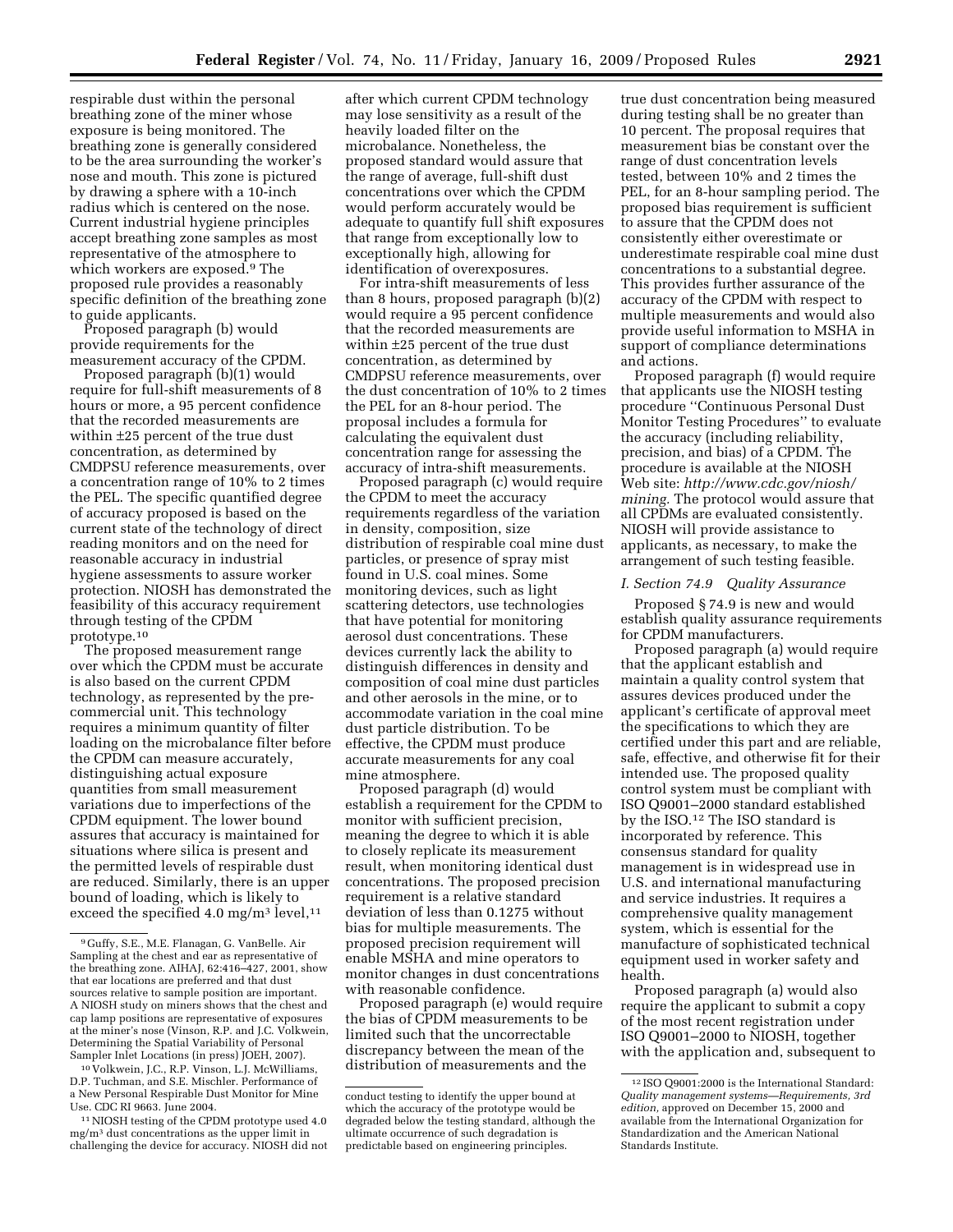an approval, upon request. Registration under any updated version of ISO Q9001–2000 would be considered evidence of compliance with the ISO Q9001–2000 standard. Registration under the ISO quality management standard would represent evidence that the applicant has established a sound quality assurance program, and allow for the use of existing and widely available independent auditing services.

Proposed paragraph (b) would require applicants or approval holders to allow NIOSH to conduct quality management audits when requested or in response to quality-related complaints. NIOSH has similar authority under its respirator certification program (42 CFR part 84), which has been used to assure product quality in the respirator market. This authority is essential in the event of substantial quality management problems in the manufacture of CPDMs.

Proposed paragraph (c) would require a manufacturer to remedy a quality management deficiency identified by NIOSH or an independent audit within a reasonable time as determined by NIOSH. Refusal by the manufacturer would potentially result in the disapproval of a pending application or revocation of an approval until such time as NIOSH has determined that the deficiency is remedied. NIOSH has similar authority under its respirator certification program, although NIOSH has rarely had to employ it.

### *J. Section 74.10 Operating and Maintenance Instructions*

Proposed § 74.10(a) is new and would require the manufacturer to include operating and maintenance instructions with each new CPDM unit sold.

Proposed paragraph (b) would require the manufacturer to submit the instructions to NIOSH with the application for approval. It would also require that revised instructions be submitted if any substantive changes are made to the unit or the approved instructions after initial approval. Adequate instructions must be provided to facilitate effective use of sophisticated monitoring equipment. NIOSH review and approval of instructions would serve an important final quality control function for the manufacturer and assure that instructions are clearly written and easily understood. NIOSH has similar authority under its respirator certification program (42 CFR part 84).

## *K. Section 74.11 Tests of the Continuous Personal Dust Monitor*

This section is new and would establish testing requirements and services for the evaluation of CPDMs.

Proposed paragraph (a) would require the applicant to conduct all testing regarding design, construction, and measurement accuracy requirements specified in §§ 74.7–74.8 of this part, with the exception of durability testing under § 74.7(g). It would further require that the testing be performed by an independent testing entity approved by NIOSH. This requirement would reduce concerns about conflicts of interest and would provide reasonable assurance of the quality of the testing and the reliability of the results.

NIOSH considered the alternative of developing an in-house testing program for the evaluation of CPDMs. This alternative is not being proposed because NIOSH does not expect a substantial number of CPDM applications.

Proposed paragraph (b) would provide for NIOSH to assist the applicant in identifying appropriate testing services and in assuring that testing protocols used by the independent testing entity are adequate. Applicants would be required to submit testing protocols to NIOSH prior to testing. It is unlikely that a manufacturer would be familiar with testing resources capable of addressing every element of the proposed requirements. NIOSH would be able to provide the applicant with information on private and university laboratories available for testing. In addition, NIOSH review of testing protocols would minimize the possibility of inadequate testing, which might result in the applicant incurring unnecessary delay and costs.

Proposed paragraph (c) would require the applicant to arrange for the independent testing entity to report testing protocols and results directly to NIOSH. This direct reporting relationship between the testing entity and NIOSH would further establish the independence of the testing from the applicant.

Under proposed paragraph (d) MSHA would evaluate and determine the intrinsic safety of a CPDM submitted for approval. MSHA conducts all intrinsic safety testing for mining equipment used in underground coal mines. A CPDM that does not pass such testing would not be approved for use in U.S. coal mines.

## **Subpart D—General Requirements for All Devices**

# *L. Section 74.12 Conduct of Tests; Demonstrations*

Proposed § 74.12, concerning the conduct of tests, renumbers existing § 74.5 and would make clarifying

changes to the existing provision. This section, which concerns the management of testing information prior to and after the issuance of a certificate of approval, would clarify that MSHA and NIOSH may reveal test protocols and results considered for approval of the device.

## *M. Section 74.13 Applications*

Proposed § 74.13 would renumber existing § 74.6 and add requirements necessary for filing an application for CPDMs. The application requirements for CMDPSUs remain substantively unchanged.

Proposed paragraph (a) would require that a written application in duplicate be submitted to NIOSH and MSHA for approval of a CMDPSU (*i.e.*, a total of four applications). Also, 10 complete units must be submitted to NIOSH with the application and one pump must be sent to MSHA. This is the same as the existing requirement for the CMDPSU.

Proposed paragraph (b) would require the submission of an application in duplicate and 4 complete CPDM units, 3 to NIOSH and one to MSHA. The 4 units would allow MSHA to conduct intrinsic safety testing and NIOSH to evaluate compliance with the ''Design and Construction Requirements'' (See § 74.7), verify any testing results, evaluate the use and maintenance instructions, and address quality assurance matters.

Proposed paragraph (c) would require that drawings and specifications provided in the application identify the design, dimension, and materials of the CMDPSU or CPDM. This information is necessary for a complete evaluation of compliance with design and construction requirements proposed under this part.

## *N. Section 74.14 Certificate of Approval*

Proposed § 74.14 renumbers existing § 74.7 and would specify procedures by which NIOSH and MSHA would approve or disapprove an application for either a CMDPSU or CPDM. Proposed § 74.14 is unchanged from the existing provision, except to expand the scope to include the CPDM.

#### *O. Section 74.15 Approval Labels*

Proposed § 74.15 renumbers existing § 74.8 and would specify labeling procedures, requirements, and related obligations of the applicant. Proposed § 74.15 is unchanged from the existing provision, except to expand the scope to include the CPDM.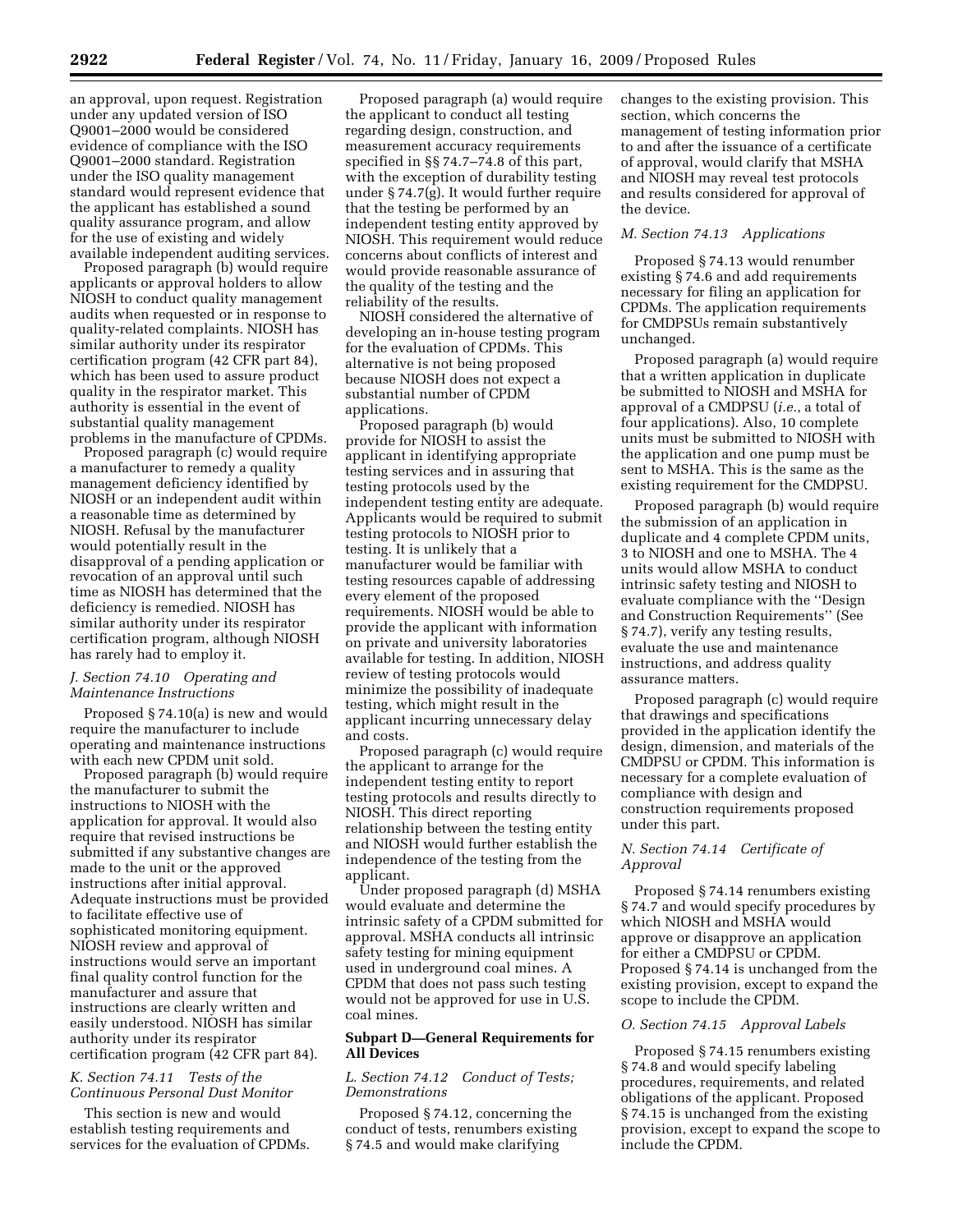## *P. Section 74.16 Material Required for Record*

Proposed § 74.16 renumbers existing § 74.9 and would provide for adequate records on each application, the return of CMDPSU or CPDM test units to the applicant, and the delivery of a commercially produced unit to NIOSH. Proposed § 74.16 is unchanged from the existing provision, except to expand the scope to include the CPDM.

## *Q. Section 74.17 Changes After Certification*

Proposed § 74.17 renumbers § 74.10 and would specify procedures by which the applicant could seek to change features of an approved CMDPSU or CPDM. This section requires the manufacturer to file an application to change any feature and to test the modified device if NIOSH determines that testing is required. Proposed § 74.17 is unchanged from the existing provision, except to expand the scope to include the CPDM.

### *R. Section 74.18 Withdrawal of Certification*

Proposed § 74.18 renumbers § 74.11 and would authorize NIOSH or MSHA to revoke for cause any certification of approval for a CMDPSU or CPDM. Proposed § 74.18 is unchanged from the existing provision, except to expand the scope to include the CPDM.

### **IV. Regulatory Economic Analysis**

### *A. Executive Order 12866*

Under Executive Order (E.O.) 12866 (58 FR 51735), as amended by Executive Order 13258 (amending Executive Order 12866 on Regulatory Planning and Review (67 FR 9385), the Agency must determine whether a regulatory action is ''significant'' and subject to review by the Office of Management and Budget (OMB) and the requirements of the Executive Order. Under section 3(f), the order defines a ''significant regulatory action'' as an action that is likely to result in a rule (1) Having an annual effect on the economy of \$100 million or more, or adversely and materially affecting a sector of the economy, productivity, competition, jobs, the environment, public health or safety, or state, local, or tribal governments or communities (also referred to as ''economically significant''); (2) creating serious inconsistency or otherwise interfering with an action taken or planned by another agency; (3) materially altering the budgetary impacts of entitlements, grants, user fees, or loan programs or the rights and obligations of recipients thereof; or (4) raising novel legal or policy issues

arising out of legal mandates, the President's priorities, or the principles set forth in this Executive Order. MSHA has determined that the proposed rule would not have annual effect of \$100 million or more on the economy and, therefore, it is not an economically ''significant regulatory action'' pursuant to section 3(f) of Executive Order 12866. MSHA, however, has concluded that the proposed rule is otherwise significant under Executive Order 12866 because it raises novel legal or policy issues.

This proposed rule would update existing requirements for the approval of a CMPDSU to reflect the current state of this technology. The current approval holder of this device has voluntarily incorporated these improved requirements into the device. The proposal would also provide procedures and requirements by which NIOSH and MSHA could approve a new monitoring technology, CPDM devices, for use in coal mines.

Providing requirements to allow the approval of a new monitoring technology, the CPDM, for use in coal mines, does not have any potential for adversely impacting the economy. No such device has been commercialized for the mining industry. This proposal does not establish compliance requirements. It addresses the approval of dust monitoring devices.

### *B. Benefits*

Coal mine dust is produced when material is extracted from the coal seam by drilling, blasting, and cutting, and during loading and transporting of that material from the mine. Respirable coal mine dust consists of a mixture of very small particles of coal, silica, and other mineral and organic materials found in the mine environment that can be inhaled and deposited in the lungs. It presents a significant health hazard if not adequately controlled. Long-term exposure to excessive levels of respirable coal mine dust causes coal workers' pneumoconiosis (CWP), commonly known as ''black lung.'' Overexposure to respirable silica dust can lead to silicosis. These occupational lung diseases can devastate a miner's quality of life, create a heavy burden on the victim and the victim's family, and in some cases lead to premature death. While significant progress has been made over the years in reducing respirable dust levels, coal miners continue to be at risk of developing CWP and silicosis, including progressive massive fibrosis (PMF), the most disabling and potentially fatal form of CWP. While there is no cure for these disabling lung diseases, they are entirely preventable.

According to the U.S. Department of Labor's (DOL) Office of Workers' Compensation Programs, which administers the Black Lung benefits program to compensate victims of dust exposure in mines and certain eligible survivors of deceased miners, black lung benefits (monthly wage replacement and medical benefits) totaled \$676 million in FY 2005.13

Under the Federal Coal Mine Health and Safety Act of 1969 (Pub. L. 91–173), the predecessor to the Federal Mine Safety and Health Act of 1977 (Pub. L. 95–164), the dust sampling technology used to measure miners' exposure to respirable coal mine dust has basically remained unchanged since 1970. The existing approved dust sampler used by coal mine operators and MSHA consists of a person-wearable battery-powered pump that draws mine air through a cyclone that separates respirable dust that can enter the inner lung and deposits it on a filter that is then weighed by MSHA. The dust concentration is calculated based on the volume of air sampled and the mass of dust collected. Usually, this procedure takes several days before mine operators and MSHA receive the results. By that time, the mining workplace has moved and conditions may have changed substantially. Under the existing sampling method, it may be difficult for a mine operator to identify conditions of high dust exposure as they occur, often preventing necessary and timely intervention to reduce the exposures.

CPDMs represent an innovative technology that provides real-time and continuous accurate measurement of respirable coal mine dust during a working shift. Continuous exposure readings enable mine management to be proactive and take immediate preventive action to avoid potentially excessive exposures. The devices can also be used as an engineering tool to permit the operator to rapidly evaluate the effectiveness of various dust control strategies.

MSHA and NIOSH recognize that the major benefits to be derived from realtime continuous monitoring will occur when monitoring devices with this new technology and strategies for their use are developed and implemented. However, before CPDMs can be introduced in coal mines, they must be approved for use by MSHA and NIOSH. The existing regulations limit approval to dust sampling devices of the current design and do not permit the Agencies

<sup>13</sup>U.S. DOL Employment Standards Administration, Office of Workers' Compensation Programs, Annual Report to Congress FY 2005, Submitted to Congress 2008.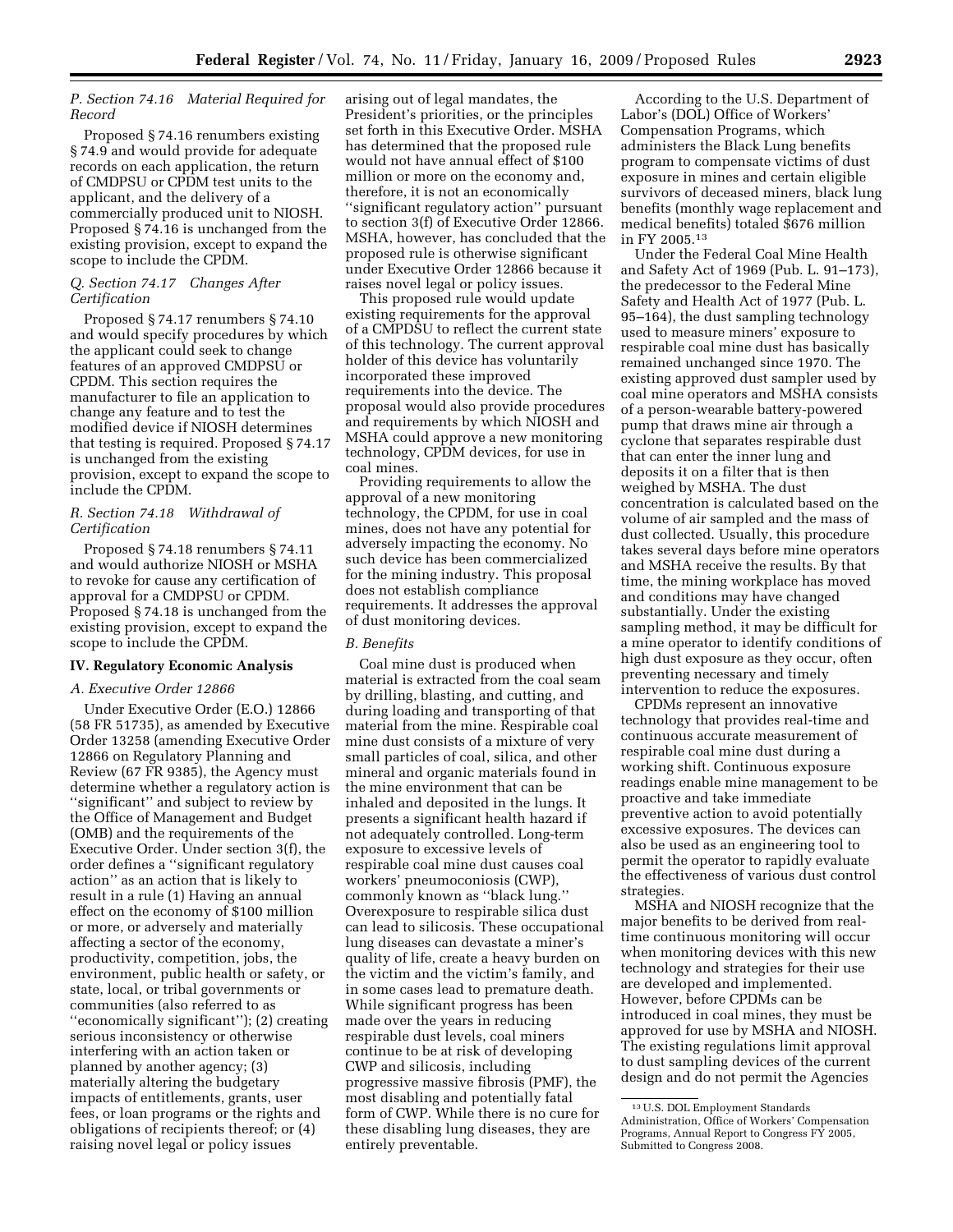to approve other technologically advanced sampling devices that are capable of monitoring dust concentrations on a real-time and continuous basis.

MSHA and NIOSH have developed new procedures that would allow manufacturers to apply for approval of the new CPDM technology. This proposal would require manufacturers to demonstrate that devices using continuous monitoring technology are durable and can withstand the mine environment; can be worn by miners performing normal tasks for an entire work shift; provide accurate and precise measurements; and can be safely used in mine atmospheres where explosive mixtures of gases may occur.

This proposed revision to the approval regulations is an important initial step to permit the introduction of the new continuous monitoring technology in coal mines. The use of real-time monitoring devices in the future would allow mine management to take immediate action to prevent miner overexposure and thereby reduce occupational lung disease.

This proposed rule would assure that existing health benefits associated with the CMDPSU are maintained by updating existing requirements for the approval of a CMDPSU to reflect the current state of this technology.

The introduction of the CPDM likely would establish some degree of competition in the broader market of personal monitoring technology for coal mining, since the CPDM is likely to evolve as a potential substitute for the existing CMDPSU, which is currently unique to this broader market and produced by a single manufacturer. Moreover, the proposed requirements for the approval of the CPDM, which are essentially performance-oriented, would provide incentives for continued innovation of this technology.

#### *C. Compliance Costs*

There is only one manufacturer of the existing sampler technology, CMDPSU. No new applications for approval have been received in over 30 years. The proposed revisions to the design requirements for the CMDPSU would not require this manufacturer to submit an application for a new approval or any additional information to MSHA and NIOSH. The CMDPSU approved under existing requirements already meets the proposed updated requirements since the requirements have been integrated by policy into existing approvals.

MSHA and NIOSH are aware of only one prospective manufacturer capable of mass producing a CPDM that could be submitted for approval under this

proposal. The Agencies believe that very few instrument manufacturers have the capacity or interest to develop technology suitable for directly and continuously measuring concentrations of respirable coal mine dust in mine atmospheres. The current precommercial CPDM required a federal investment of approximately \$5.3 million, an additional private investment of approximately \$750,000, and more than four years of development before a suitable device could be produced that could accurately measure respirable dust concentrations in coal mine atmospheres. It is likely that few, if any, firms would undertake this substantial level of research and development given the limited market for such a product.

Consequently, MSHA and NIOSH expect that in the first year under the proposed rule, there would be one manufacturer filing an application seeking approval of a CPDM. The cost of the proposed rule in the first year is estimated to be \$293,000. The first year approval costs are annualized over an indefinite time period by using a 7 percent discount factor that results in a cost of approximately \$20,500 (\$293,000  $\times$  0.07). The \$293,000 consists of approximately: \$250,000 for the applicant to have tests performed on the CPDM by a third party (under proposed §§ 74.7 and 74.8); \$9,500 for MSHA to evaluate and test the CPDM for intrinsic safety (under proposed § 74.11); \$3,200 to file an application for approval of the CPDM (under proposed § 74.13); and \$30,000 for the cost of the CPDMs provided to NIOSH and MSHA by the applicant (under proposed §§ 74.16(a) and (b)). Derivation of the proposed rule costs are detailed below.

Proposed §§ 74.7 and 74.8 would require tests that the applicant must have performed by a third party. These tests are for: Ergonomic design (under proposed § 74.7(b)); environmental conditions (under proposed § 74.7(e)); electromagnetic interference (under proposed § 74.7(f)); flow stability and calibration of pump (under proposed § 74.7(j)); and accuracy testing which includes reliability measurement, precision, and bias testing (under proposed §§ 74.8(c), (d), and (e)). MSHA estimates that it would cost the applicant approximately \$250,000 to conduct the tests that are required by proposed §§ 74.7 and 74.8. The annualized cost is \$17,500 (\$250,000  $\times$ 0.07).

Proposed § 74.11 requires that the applicant submit the CPDM to MSHA for testing and evaluation, pursuant to 30 CFR § 18.68 to determine whether the electronic components of the CPDM unit submitted for approval meet the applicable permissibility provisions. The following tests would be performed by MSHA under § 18.68(a)(1): Current limiting resistor adequacy test; coal dust thermal ignition test; optical isolator test; impact test and force test of encapsulated electrical assemblies; drop testing intrinsically safe apparatus; mechanical test of partitions; piezoelectric device impact test; and dielectric strength test. The battery flash current test would be performed under §§ 18.68(a)(1) and (b)(1). The methane thermal ignition test would be performed under §§ 18.68(a)(1) and (b)(6). The maximum surface temperature test would be performed under § 18.68(a)(1) and (b)(3). The spark ignition test would be performed under §§ 18.68(a)(1), (a)(2), (a)(4), (a)(5), (b)(4), and (b)(5).

The estimated time per application is 45 hours for evaluation and 40 hours for testing. MSHA charges an hourly fee of \$84 per hour for evaluation and testing time. In addition, MSHA applies a support factor of 1.617 to cover the administrative, clerical and technical support services involved in evaluating an application. Thus, the cost for MSHA evaluation and testing is approximately  $$9,500$  [(45 hrs.  $\times$  \$84  $\times$  1.617) + (40 hrs.  $\times$  \$84)]. The annualized cost is approximately  $$700 ($9,500 \times 0.07)$ .

Proposed § 74.13(b) requires that a written application for approval be submitted to MSHA and NIOSH in duplicate. MSHA estimates that it would take an engineer, earning \$74.32 per hour, a total of 40 hours to prepare and compile the materials needed to accompany an application. MSHA estimates that it would take a clerical employee, earning \$26.37 per hour, 0.25 hours (15 minutes) to copy an application, averaging 250 pages, at \$0.15 per page. The postage cost per application is estimated to be \$5. Thus, the cost to file an application is estimated at  $$3,200$  [(1 application  $\times$  40 hrs. x  $$74.32$  per hr.) + (0.25 hrs.  $\times$ \$26.37 per hour  $\times$  4 copies) + (250 pages  $x $0.15 \text{ cost per page} \times 4 \text{ copies}$  + (\$5 × 4 copies)]. The annualized cost is approximately  $$200 ($3,200 \times 0.07)$ .

Proposed § 74.16(a) would require that MSHA and NIOSH each retain one CPDM that is submitted with the application. In addition, proposed § 74.16(b) would require that NIOSH receive one commercially produced CPDM free of charge, if it is approved by NIOSH and MSHA. MSHA estimates that the cost of a CPDM would range between \$8,000 and \$12,000 (for an average of \$10,000 per device). Thus, the cost to provide two CPDMs with the application and one subsequent to the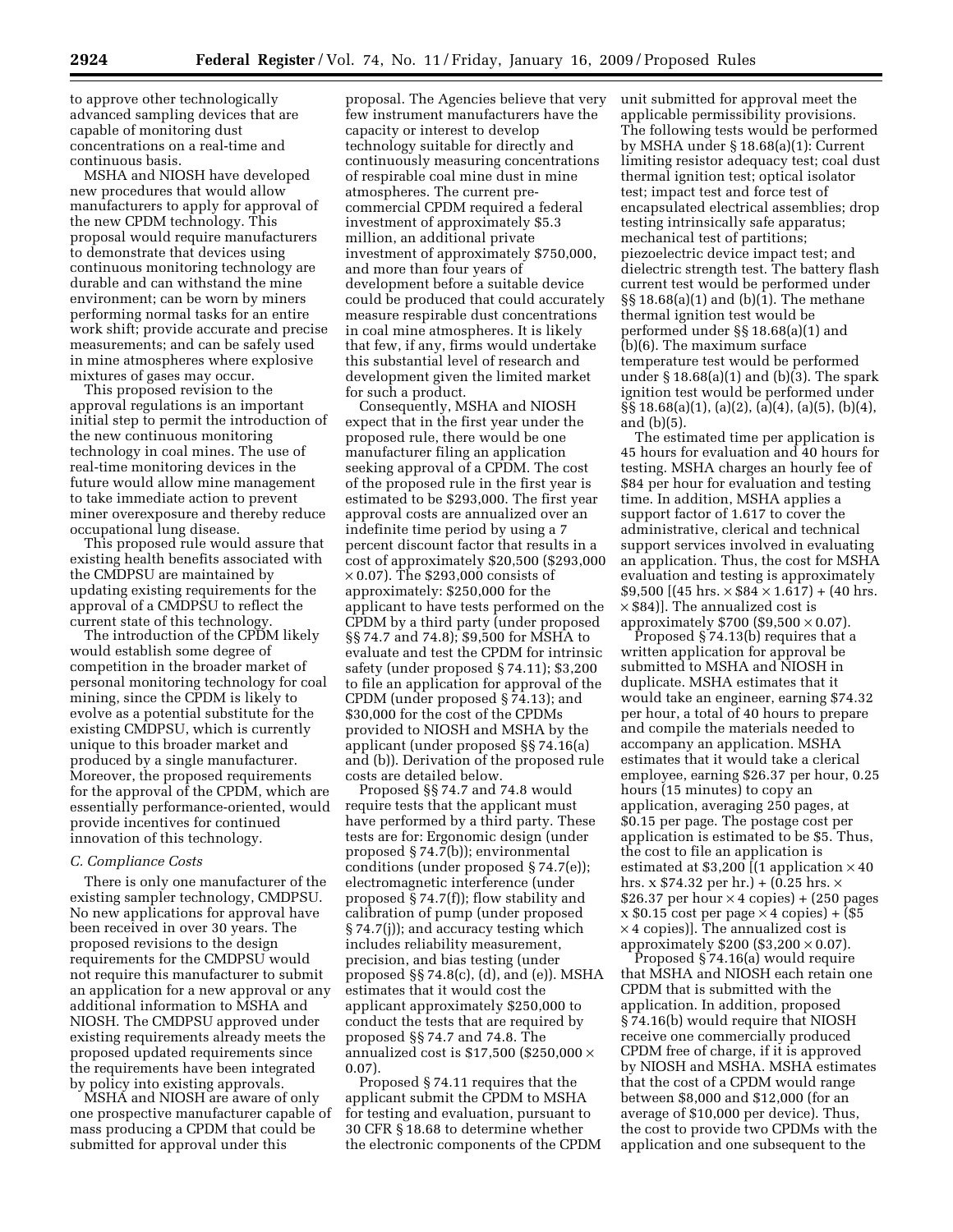approval of the application is estimated to be \$30,000 (3 CPDMs × \$10,000 per CPDM). The annualized cost is \$2,100  $($30,000 \times 0.07)$ .

## *D. Economic and Technological Feasibility*

Although the CPDM is a new type of sampling device, the proposed rule is technologically feasible. The device has been developed and successfully tested in underground coal mines. This proposed rule would put in place the necessary requirements to enable a prospective manufacturer to seek NIOSH and MSHA approval of a CPDM for use in coal mines. The one-time, first year cost to obtain an approval for the CPDM is estimated to be approximately \$293,000, which MSHA concludes is economically feasible for a CPDM manufacturer.

## **V. Regulatory Flexibility Act and Small Business Regulatory Enforcement Fairness Act**

Pursuant to the Regulatory Flexibility Act (RFA) of 1980, as amended by the Small Business Regulatory Enforcement Fairness Act (SBREFA), MSHA has analyzed the impact of the proposed rule on small entities. Based on that analysis, MSHA has notified the Chief Counsel for Advocacy, Small Business Administration, and made the certification under the Regulatory Flexibility Act at 5 U.S.C. 605(b) that the proposed rule would not have a significant economic impact on a substantial number of small entities.

The proposed rule establishes procedures and requirements for approving a CPDM for use in coal mines. A manufacturer of a CPDM receiving such an approval would thus be able to market the device to U.S. coal mine operators and MSHA. This U.S. market might also provide a commercial base for marketing the device to coal mine operators internationally.

Currently, such device has not been commercialized because the existing design specifications of 30 CFR Part 74 provide for the approval of only one, substantially different type of technology for monitoring concentrations of respirable dust in coal mine atmospheres. The proposed requirements take into account the design and performance of a prototype CPDM, which was developed with the financial and technical support of MSHA and NIOSH, in collaboration with a private sector monitoring technology company, as discussed under section I(A) of this preamble. NIOSH has carefully evaluated the design and performance of this prototype. This empirical basis assures

the feasibility of the proposed requirements.

Accordingly, since this proposed rule would foster rather than inhibit such commercialization, since there is not currently a CPDM commercialized by any entity, and since the proposed rule takes into account the capabilities of the single currently available prototype for such devices, the proposed rule should not have a significant economic impact on a substantial number of small entities.

### **VI. Paperwork Reduction Act of 1995**

The proposed rule will impose estimated information collection requirements of 41 burden hours which are related to filing approval applications required by proposed § 74.13. This burden would occur in the first year that the rule is in effect. MSHA estimates that it would take an engineer 40 hours to compile the material for the application, and a clerical employee 1 hour to prepare and send four copies of the application (0.25 hours per application  $\times$  4 copies). Two copies each of the application would need to be sent to MSHA and NIOSH. Based on hourly wage rates of \$74.32 for an engineer and \$26.37 for a clerical employee, the related burden costs are estimated to be approximately  $$3,000$  (40 hrs.  $\times$  \$74.32)  $+$  (0.25 hrs.  $\times$  \$26.37  $\times$  4 copies). The proposed burden will be accounted for in OMB control No. 1219–0066 which contains the burden for applications filed with MSHA that involve intrinsic safety testing.The information collection package has been submitted to the Office of Management and Budget (OMB) for review under 44 U.S.C. 3504(h) of the Paperwork Reduction Act of 1995, as amended. A copy of the information collection package can be obtained from the Department of Labor by e-mail request to *king.darrin@dol.gov*  or by phone request at (202) 693–4129.

MSHA requests comments to:

• Evaluate whether the proposed collection of information is necessary for the proper performance of the functions of the agency, including whether the information will have practical utility;

• Evaluate the accuracy of the Agency's estimate of the burden of the proposed collection of information, including the validity of the methodology and assumptions used;

• Enhance the quality, utility, and clarity of the information to be collected; and

• Minimize the burden of the collection of information on those who are to respond, including through the use of appropriate automated, electronic, mechanical, or other

technological collection techniques or other forms of information technology, *e.g.*, permitting electronic submission of responses.

Comments regarding the information collection requirements should be sent to both OMB and MSHA. Addresses for both offices can be found in the **ADDRESSES** section of this preamble. The regulated community is not required to respond to any collection of information unless it displays a current, valid, OMB control number. MSHA displays OMB control numbers in 30 CFR part 3.

#### **VII. Other Regulatory Considerations**

### *A. The Unfunded Mandates Reform Act of 1995*

MSHA has reviewed the proposed rule under the Unfunded Mandates Reform Act of 1995 (2 U.S.C. 1501 *et seq.*). MSHA has determined that this proposed rule would not include any Federal mandate that may result in increased expenditures by State, local, or tribal governments; nor would it increase private sector expenditures by more than \$100 million in any one year or significantly or uniquely affect small governments. Accordingly, the Unfunded Mandates Reform Act of 1995 (2 U.S.C. 1501 *et seq.*) requires no further agency action or analysis.

## *B. The Treasury and General Government Appropriations Act of 1999: Assessment of Federal Regulations and Policies on Families*

This proposed rule would have no effect on family well-being or stability, marital commitment, parental rights or authority, or income or poverty of families and children. Accordingly, section 654 of the Treasury and General Government Appropriations Act of 1999 (5 U.S.C. 601 note) requires no further agency action, analysis, or assessment.

## *C. Executive Order 12630: Government Actions and Interference With Constitutionally Protected Property Rights*

This proposed rule would not implement a policy with takings implications. Accordingly, E.O. 12630 requires no further Agency action or analysis.

### *D. Executive Order 12988: Civil Justice Reform*

This proposed rule was written to provide a clear legal standard for affected conduct and was carefully reviewed to eliminate drafting errors and ambiguities, so as to minimize litigation and undue burden on the Federal court system. Accordingly, this proposed rule meets the applicable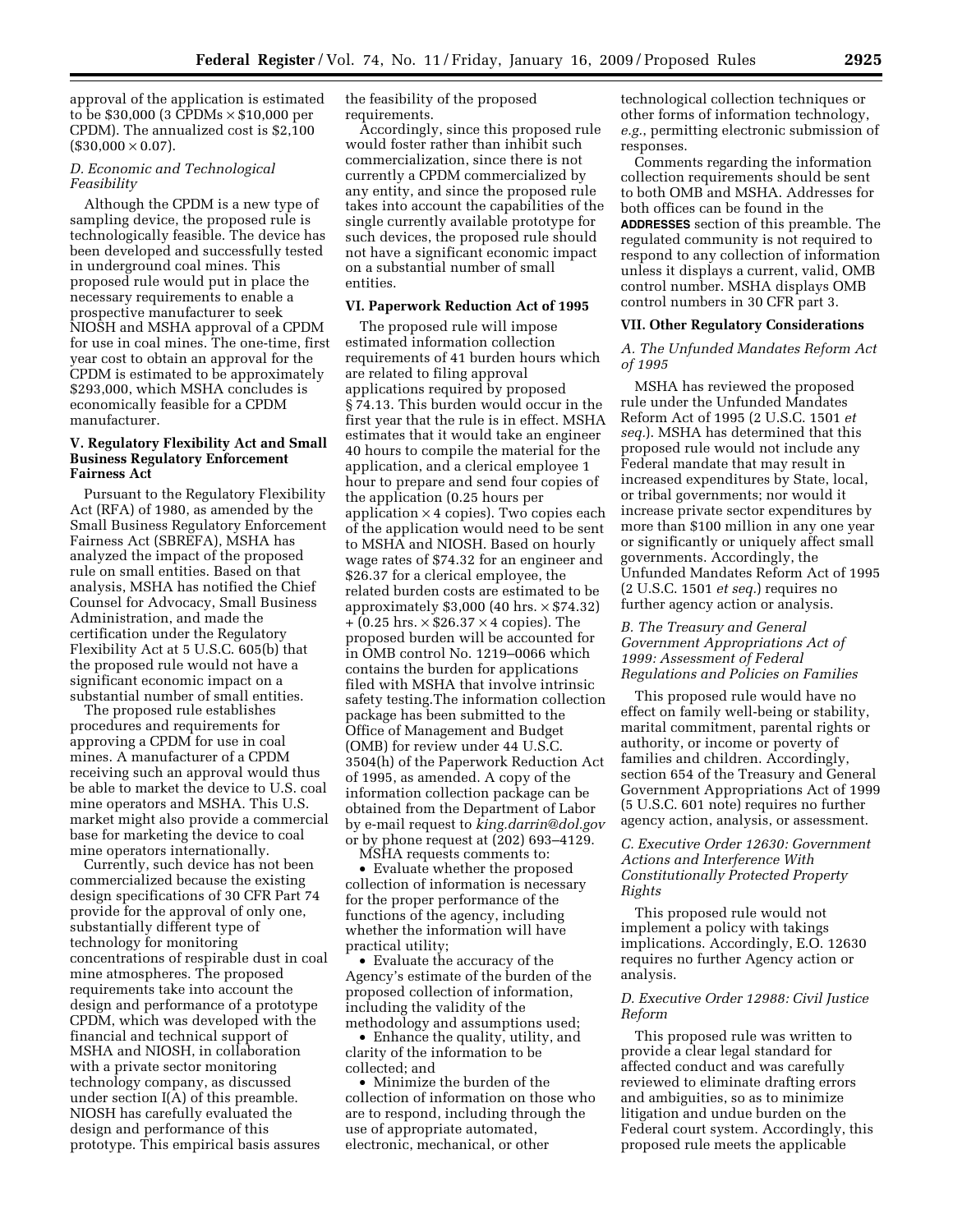standards provided in section 3 of E.O. 12988.

## *E. Executive Order 13045: Protection of Children From Environmental Health Risks and Safety Risks*

This proposed rule would have no adverse impact on children. Accordingly, E.O. 13045 requires no further Agency action or analysis.

## *F. Executive Order 13132: Federalism*

This proposed rule would not have ''federalism implications'' because it would not ''have substantial direct effects on the States, on the relationship between the national government and the States, or on the distribution of power and responsibilities among the various levels of government.'' Accordingly, E.O. 13132, requires no further Agency action or analysis.

## *G. Executive Order 13175: Consultation and Coordination With Indian Tribal Governments*

This proposed rule would not have ''tribal implications'' because it would not ''have substantial direct effects on one or more Indian tribes, on the relationship between the Federal government and Indian tribes, or on the distribution of power and responsibilities between the Federal government and Indian tribes.'' Accordingly, E.O. 13175 requires, no further Agency action or analysis.

## *H. Executive Order 13211: Actions Concerning Regulations That Significantly Affect Energy Supply, Distribution, or Use*

Executive Order 13211 requires agencies to publish a statement of energy effects when a rule has a significant energy action that adversely affects energy supply, distribution, or use. This proposed rule does not directly affect coal mines, only prospective manufacturers of CPDMs that seek to obtain the Agencies' approval for use of such monitoring devices in coal mines. Accordingly, MSHA has concluded that the proposed rule is not a ''significant energy action'' because it is not ''likely to have a significant adverse effect on the supply, distribution, or use of energy  $* * * *$ (including a shortfall in supply, price increases and increased use of foreign supplies).'' Accordingly, E.O. 13211 requires no further Agency action or analysis.

## *I. Executive Order 13272: Proper Consideration of Small Entities in Agency Rulemaking*

MSHA has reviewed the proposed rule to assess and take appropriate

account of its potential impact on small businesses, small governmental jurisdictions, and small organizations. MSHA has determined and certified that the proposed rule would not have a significant economic impact on a substantial number of small entities.

#### **List of Subjects in 30 CFR Part 74**

Mine safety and health, Incorporation by reference, Occupational safety and health, Direct reading devices, Monitoring technology.

Dated: January 8, 2009.

### **Richard E. Stickler,**

*Acting Assistant Secretary for Mine Safety and Health.* 

For the reasons set out in the preamble, and under the authority of the Federal Mine Safety and Health Act of 1977 as amended by the Mine Improvement and New Emergency Response Act of 2006, MSHA proposes to amending chapter I of title 30 of the Code of Federal Regulations by revising part 74 to read as follows:

## **PART 74—COAL MINE DUST PERSONAL MONITORS**

### **Subpart A—Introduction**

Sec.

- 74.1 Purpose.
- 74.2 Definitions.

## **Subpart B—Requirements for Coal Mine Dust Personal Sampler Unit**

- 74.3 Sampler unit.
- 74.4 Specifications of sampler unit.<br>74.5 Tests of coal mine dust persona
- Tests of coal mine dust personal sampler units.
- 74.6 Quality control.

### **Subpart C—Requirements for Continuous Personal Dust Monitors (CPDMs)**

- 74.7 Design and construction requirements. 74.8 Measurement, accuracy, and reliability requirements.
- 
- 74.9 Quality assurance.<br>74.10 Operating and ma Operating and maintenance instructions.
- 74.11 Tests of the CPDM.

#### **Subpart D—General Requirements for All Devices**

- 74.12 Conduct of tests; demonstrations.<br>74.13 Applications.
- 74.13 Applications.<br>74.14 Certificate of
- 74.14 Certificate of approval.<br>74.15 Approval labels.
- 74.15 Approval labels.
- Material required for record.
- 74.17 Changes after certification.
- 74.18 Withdrawal of certification.

**Authority:** 30 U.S.C. 957.

#### **Subpart A—Introduction**

## **§ 74.1 Purpose.**

The regulations in this part set forth the requirements for approval of coal mine dust measurement units designed to determine the concentrations of respirable dust in coal mine

atmospheres; procedures for applying for such approval; test procedures; and labeling.

### **§ 74.2 Definitions.**

(a) *Accuracy:* The ability of a monitor to determine the ''true'' concentration of the environment sampled. Accuracy describes the closeness of a typical measurement to the quantity measured, although it is defined and expressed in terms of the relative discrepancy of a typical measurement from the quantity measured. The accuracy of a monitor is the theoretical maximum error of measurement, expressed as the proportion or percentage of the amount being measured, without regard for the direction of the error, which is achieved with a 0.95 probability by the method.

(b) *Bias:* the uncorrectable relative discrepancy between the mean of the distribution of measurements from a monitor and the true concentration being measured.

(c) *Coal mine dust personal sampler unit (CMDPSU):* a personal device for measuring concentrations of respirable dust in coal mine atmospheres that meets the requirements specified under Subpart B of this part.

(d) *Continuous personal dust monitor (CPDM):* a personal device for continuously measuring concentrations of respirable dust in coal mine atmospheres that reports within-shift and end-of shift measurements of dust concentrations immediately upon the completion of the period of exposure that was monitored and that meets the requirements specified under Subpart C of this part.

(e) *ISO:* the International Organization for Standardization, an international standard-setting organization composed of representatives from various national standards-setting organizations. ISO produces industrial and commercial voluntary consensus standards used worldwide.

(f) *Precision:* the relative variability of measurements from a homogeneous atmosphere about the mean of the population of measurements, divided by the mean at a given concentration. It reflects the ability of a monitor to replicate measurement results.

## **Subpart B—Requirements for Coal Mine Dust Personal Sampler Unit**

## **§ 74.3 Sampler unit.**

A CMDPSU shall consist of (a) a pump unit, (b) a sampling head assembly, and (c) if rechargeable batteries are used in the pump unit, a battery charger.

# **§ 74.4 Specifications of sampler unit.**

(a) *Pump unit:*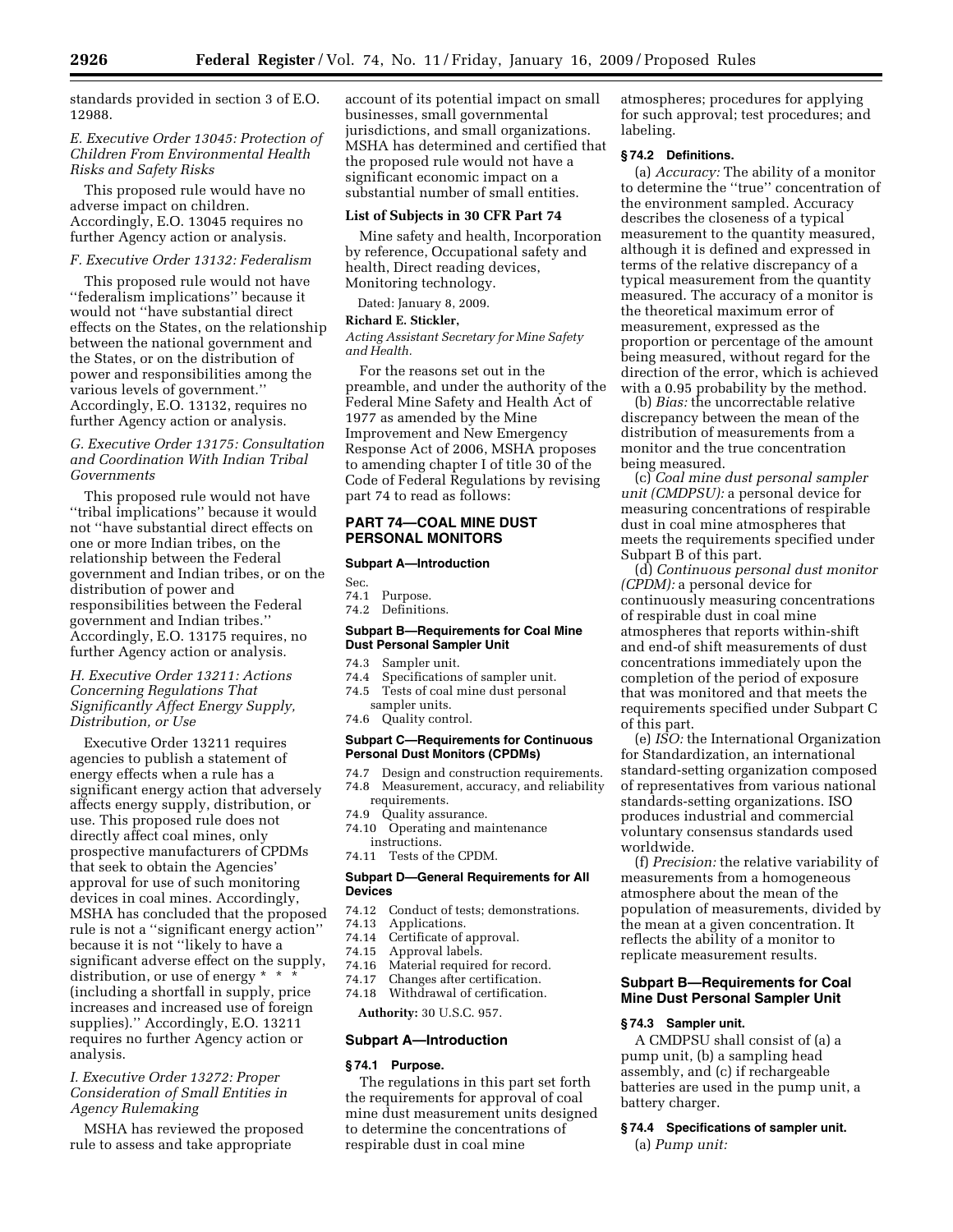(1) *Dimensions*. The overall dimensions of the pump unit, hose connections, and valve or switch covers shall not exceed 4 inches (10 centimeters) in height, 4 inches (10 centimeters) in width, and 2 inches (5 centimeters) in thickness.

(2) *Weight*. The pump unit shall not weigh more than 20 ounces (567 grams).

(3) *Construction*. The case and all components of the pump unit shall be of sufficiently durable construction to endure the wear of use in a coal mine, shall be tight fitting to minimize the amount of dust entering the pump case, and shall be designed to protect against radio frequency interference and electromagnetic interference.

(4) *Exhaust*. The pump shall exhaust into the pump case, maintaining a slight positive pressure which will reduce the entry of dust into the pump case.

(5) *Switch*. The pump unit shall be equipped with an ON/OFF switch or equivalent device on the outside of the pump case. This switch shall be protected against accidental operation during use and protected to keep dust from entering the mechanisms.

(6) *Flow rate adjustment*. Except as provided in the last sentence of this paragraph, the pump unit shall be equipped with a suitable means of flow rate adjustment accessible from outside the case. The flow rate adjuster shall be recessed in the pump case and protected against accidental adjustment. If the pump is capable of maintaining the flow rate consistency required in this part without adjustment, an external flow rate adjuster is not required.

(7) *Battery*. The power supply for the pump shall be a suitable battery located in the pump case or in a separate case which attaches to the pump case by a permissible electrical connection.

(8) *Pulsation*. (i) The irregularity in flow rate due to pulsation shall have a fundamental frequency of not less than 20 Hz.

(ii) The quantity of respirable dust collected with a sampler unit shall be within ±5 percent of that collected with a sampling head assembly operated with nonpulsating flow.

(9) *Belt clips*. The pump unit shall be provided with a belt clip which will hold the pump securely on a coal miner's belt.

(10) *Recharging connection*. A suitable connection shall be provided so that the battery may be recharged without removing the battery from the pump case or from the battery case if a separate battery case is used.

(11) *Flow rate indicator*. A visual indicator of flow rate shall be provided either as an integral part of the pump unit or of the sampling head assembly.

The flow rate indicator shall be calibrated within ±5 percent at 2.2, 2.0, and 1.7 liters per minute to indicate the rate of air passing through the accompanying sampling head assembly.

(12) *Flow rate range*. The pump shall be capable of operating within a range of from 1.5 to 2.5 liters per minute and shall be adjustable over this range.

(13) *Flow rate consistency*. The flow shall remain within ±0.1 liters per minute over at least a 10-hour period when the pump is operated at 2 liters per minute with a standard sampling head assembly.

(14) *Flow restriction indicator*. The pump shall be capable of detecting restricted flow and providing a visual indication if it occurs. The flow restriction indicator shall remain activated until the cause is corrected. The pump shall shut down automatically if flow is restricted for one minute.

(15) *Duration of operation*. The pump with a fully charged battery pack shall be capable of operating for (i) not less than 8 hours at a flow rate of 2 liters per minute against a resistance of 25 inches (64 centimeters) of water measured at the inlet of the pump; and (ii) for not less than 10 hours at a flow rate of 2 liters per minute against a resistance of 15 inches (38 centimeters) of water measured at the inlet of the pump.

(16) *Low battery indicator*. The pump unit shall be equipped with a visual indicator of low battery power.

(17) *Elapsed time indicator*. The pump unit shall be capable of (i) displaying the actual pump run time in minutes (up to 999 minutes) and (ii) retaining the last reading after the pump is shut down due to either a flow restriction described in paragraph (a)(14) or low battery power described in paragraph (a)(16) or at the end of the sampling shift.

(b) *Sampling head assembly*. The sampling head assembly shall consist of a cyclone and a filter assembly as follows:

(1) *Cyclone*. The cyclone shall consist of a cyclone body with removable grit cap and a vortex finder and shall be constructed of nylon or a material equivalent in performance. The dimensions of the components, with the exception of the grit cap, shall be identical to those of a Door-Oliver 10 millimeter cyclone body, part No. 28541/4A or 01B11476–01 and vortex finder, part No. 28541/4B.

(2) *Filter assembly*. The filter assembly shall meet the following requirements:

(i) *Filter*. The filter shall be a membrane filter type with a nominal pore size not over 5 micrometers. It

shall be nonhydroscopic and shall not dissolve or decompose when immersed in ethyl or isopropyl alcohol. The strength and surface characteristics of the filter shall be such that dust deposited on its surface may be removed by ultrasonic methods without tearing the filter. The filter resistance shall not exceed 2 inches (0.5 centimeters) of water at an airflow rate of 2 liters per minute.

(ii) *Capsule*. The capsule enclosing the filter shall not permit sample air to leak around the filter and shall prevent visual inspection of the filter surface or filter loading. The capsule shall be made of nonhydroscopic material. Its weight, including the enclosed filter, shall not exceed 5 grams and it shall be preweighed by the manufacturer with a precision of  $\pm$  0.001 milligrams. Impact to the capsule shall not dislodge any dust from the capsule, which might then be lost to the weight measurement.

(iii) *Cassette*. The cassette shall enclose the capsule so as to prevent contamination and the intentional or inadvertent alteration of the dust deposited on the filter. The cassette must be easily removable without causing a loss or gain of capsule weight. Covers enclosing the capsule shall be designed to prevent contaminants from entering or dust from leaving the capsule when it is not in use, and to prevent the reversal of airflow through the capsule and other means of removing dust collected on the filter.

(3) *Arrangement of components*. The connections between the cyclone vortex finder and the capsule and between the capsule and the  $\sqrt{1/4}$ -inch (0.64 centimeters) (inside diameter) hose mentioned in paragraph (b)(5) of this section shall be mechanically firm and shall not leak at a rate of more than 0.1 liters per hour under a vacuum of 4 inches (10 centimeters) of water.

(4) *Clamping of components*. The clamping and positioning of the cyclone body, vortex finder, and cassette shall be rigid, remain in alignment, be firmly in contact and airtight. The cyclonecassette assembly shall be attached firmly to a backing plate or other means of holding the sampling head in position. The cyclone shall be held in position so that the inlet opening of the cyclone is pointing perpendicular to, and away from, the backing plate.

(5) *Hose*. A 3-foot (91 centimeter) long, 1⁄4-inch (0.64 centimeters) (inside diameter) clear plastic hose shall be provided to form an airtight connection between the inlet of the sampler pump and the outlet of the filter assembly. A device, capable of sliding along the hose and attaching to the miner's outer garment, shall be provided.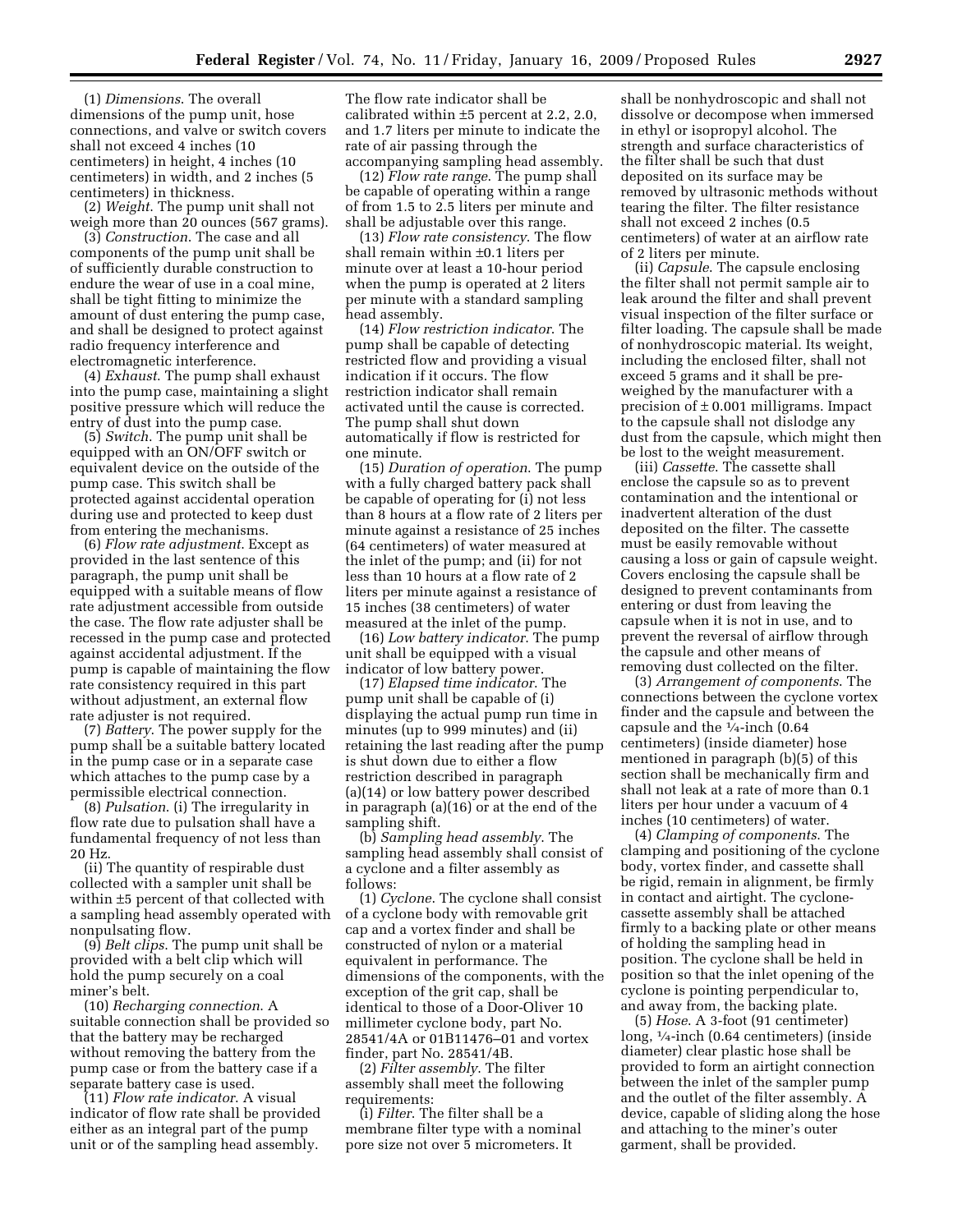(c) *Battery charger*.

(1) *Power supply*. The battery charger shall be operated from a 110 (VAC)(nominal), 60 Hz power line.

(2) *Connection*. The battery charger shall be provided with a cord and polarized connector so that it may be connected to the charge socket on the pump or battery case.

(3) *Protection*. The battery charger shall be fused, shall have a grounded power plug, and shall not be susceptible to damage by being operated without a battery on charge.

(4) *Charge rates*. The battery charger shall be capable of fully recharging the battery in the pump unit within 16 hours.

## **§ 74.5 Tests of coal mine dust personal sampler units.**

(a) The National Institute for Occupational Safety and Health (NIOSH), Department of Health and Human Services, shall conduct tests to determine whether a CMDPSU that is submitted for approval under these regulations meets the requirements set forth in § 74.4.

(b) The Mine Safety and Health Administration (MSHA), Department of Labor, will conduct tests and evaluations to determine whether the pump unit of a CMDPSU that is submitted for approval under these regulations complies with the applicable permissibility provisions of this 30 CFR part 18.68.

## **§ 74.6 Quality control.**

The applicant shall describe the way in which each lot of components will be sampled and tested to maintain its quality prior to assembly of each sampler unit. In order to assure that the quality of the CMDPSU will be maintained in production through adequate quality control procedures, MSHA and NIOSH reserve the right to have their qualified personnel inspect each applicant's control-test equipment procedures and records and to interview the employees who conduct the control tests. Two copies of the results of any tests made by the applicant on the CMDPSU or the pump unit thereof shall accompany an application provided under § 74.13 of this part.

## **Subpart C—Requirements for Continuous Personal Dust Monitors**

#### **§ 74.7 Design and construction requirements.**

(a) *General requirement.* Continuous Personal Dust Monitors (CPDMs) shall be designed and constructed for coal miners to wear and operate without impeding their ability to perform their work safely and effectively, and shall be sufficiently durable to perform reliably in the normal working conditions of coal mines.

(b) *Ergonomic design testing.* Prior to submitting an application under § 74.13, the applicant shall develop a testing protocol and test the CPDM to assure that the device can be worn safely, without discomfort, and without impairing a coal miner in the performance of duties throughout a full work shift. The results of the test or tests shall also demonstrate that the device will operate consistently throughout a full work shift under representative working conditions of underground coal miners, including representative types and durations of physical activity, tasks, and changes in body orientation.

(1) The testing protocol shall specify that the tests be conducted in one or more active mines under routine operating conditions during production shifts.

(2) The applicant shall submit the testing protocol, in writing, to NIOSH for approval prior to conducting such testing.

(3) The applicant shall include the testing protocol and written test results in the application submitted to NIOSH as specified in § 74.13.

(4) NIOSH will advise and assist the applicant, as necessary, to develop a testing protocol and arrange for the conduct of testing specified in this paragraph.

(5) NIOSH may further inspect the device or conduct such tests as it deems necessary to assure the safety, comfort, practicality, and operability of the device when it is worn by coal miners in the performance of their duties.

(6) NIOSH may waive the requirement for the applicant to conduct testing under paragraph (b) of this section if NIOSH determines that such testing is unnecessary to assure the safety, comfort, practicality, and operability of the device when it is worn by coal miners in the performance of their duties.

(c) *Maximum weight.* A CPDM shall not add more than 2 kg to the total weight carried by the miner. CPDMs that are combined with other functions, such as communication or illumination, may exceed 2 kg provided that the resulting total added weight carried by the miner by such combination does not exceed 2 kg.

(d) *Dust concentration range.* The CPDM shall measure respirable coal mine dust concentrations accurately, as specified under § 74.8, for an end-ofshift average measurement, for concentrations within the range from 10% to 2 times the PEL for respirable coal mine dust. For end-of-shift average concentrations exceeding 2 times the PEL, the CPDM shall, at minimum, provide a reliable indication that the concentration exceeded 2 times the PEL.

(e) *Environmental conditions.* The CPDM shall operate reliably and measure respirable coal mine dust concentrations accurately, as specified under § 74.8, under the following environmental conditions:

(1) At any ambient temperature and varying temperatures from minus 30 to plus 40 degrees centigrade;

(2) At any atmospheric pressure from 700 to 1000 millibars;

(3) At any ambient humidity from 10 to 100 percent relative humidity; and

(4) While exposed to water mists generated for dust suppression and while monitoring atmospheres including such water mists.

(f) *Electromagnetic interference.* The CPDM shall meet the following standards for the control of and protection from electromagnetic interference.

(1) Emissions: ANSI C95.1–1982 (Standard for Safety Levels with Respect to Human Exposure to Radio Frequency Electromagnetic Fields) and 47 CFR part 15 (FCC Radio Frequency Devices). Persons must proceed in accordance with ANSI C95.1–1982. The Director of the Federal Register approves this incorporation by reference in accordance with 5 U.S.C. 552(a) and 1 CFR part 51. Persons may obtain a copy from American National Standards Institute (ANSI), 25 West 43rd Street, New York, NY 10036, *http:// www.ansi.org*.

Persons may inspect a copy at MSHA, Office of Standards, Regulations, and Variances, 1100 Wilson Boulevard, Room 2350, Arlington, Virginia 22209– 3939 or at the National Archives and Records Administration (NARA). For information on the availability of this material at NARA, call 202–741–6030, or go to: *http://www.archives.gov/ federal*\_*register/* 

*code*\_*of*\_*federal*\_*regulations/ ibr*\_*locations.html*.

(2) Immunity/Susceptibility: IEC 61000–4 and –6 (Electromagnetic compatibility—Part 4–6: Testing and measurement techniques—Immunity to conducted disturbances, induced by radio-frequency fields). Persons must proceed in accordance with IEC 61000– 4 and 6. The Director of the Federal Register approves this incorporation by reference in accordance with 5 U.S.C. 552(a) and 1 CFR part 51. Persons may obtain a copy from the International Electrotechnical Commission at the address provided below. International Electrotechnical Commission, IEC Central Office, 3, rue de Varembé, P.O.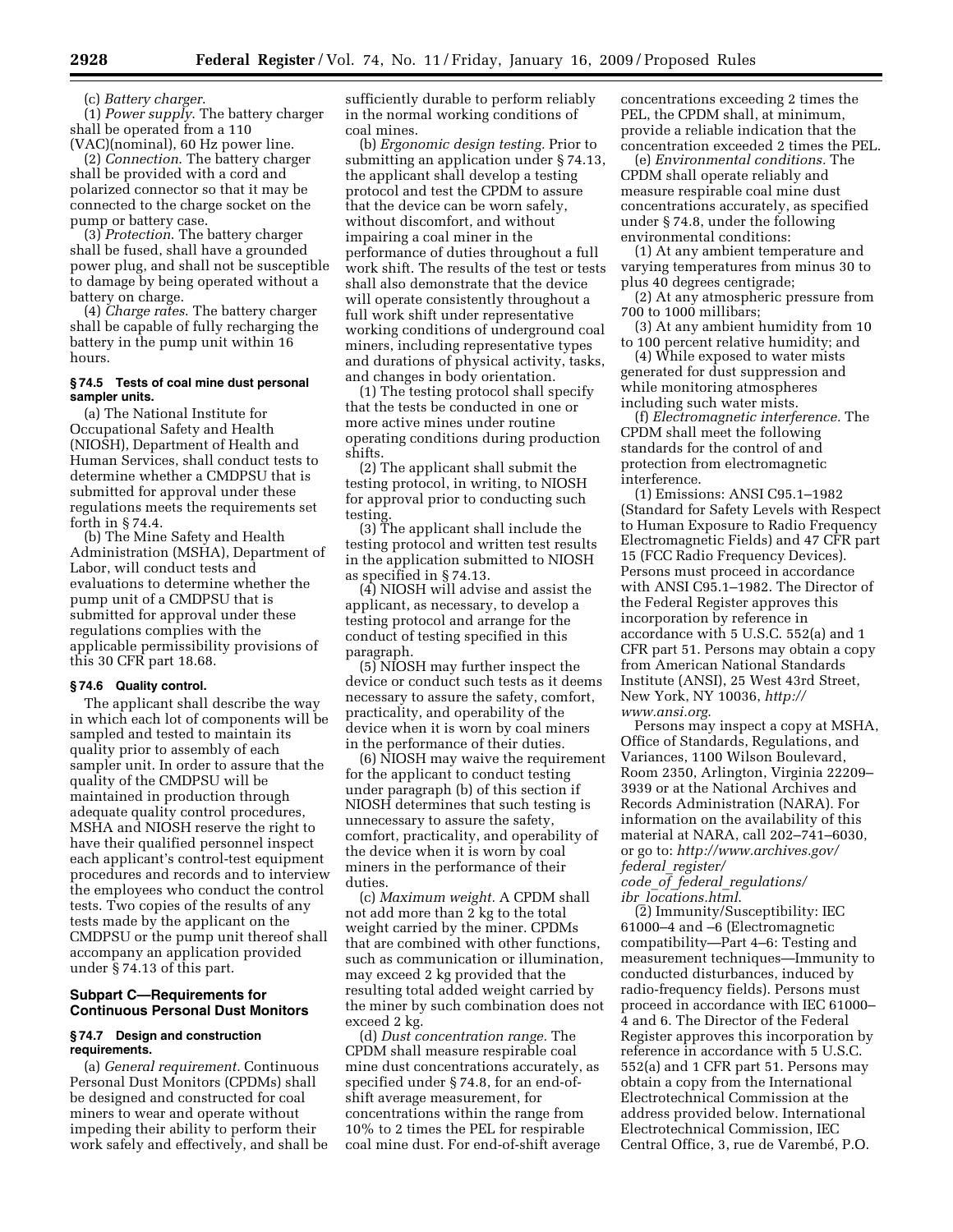Box 131, CH–1211 GENEVA 20, Switzerland, *http:// www.standardsinfo.net*.

Persons may inspect a copy at MSHA, Office of Standards, Regulations, and Variances, 1100 Wilson Boulevard, Room 2350, Arlington, Virginia 22209– 3939 or at the National Archives and Records Administration (NARA). For

information on the availability of this material at NARA, call 202–741–6030, or go to: *http://www.archives.gov/ federal*\_*register/ code*\_*of*\_*federal*\_*regulations/ ibr*\_*locations.html*.

(g) *Durability testing.* The CPDM shall be designed and constructed to remain safe and measure respirable coal mine

dust concentrations accurately, as specified under § 74.8 of this part, after undergoing the following durability tests, which NIOSH will apply to test units prior to their use in further testing under § 74.8 of this subpart:

| Vibration | Mil-Std-810F, 514.5                    | US Highway vibration, restrained figure  <br>$514.5C - 1$ | 1 Hours/axis, 3 axis; total duration =<br>3 hrs, equivalent to 1,000 miles |
|-----------|----------------------------------------|-----------------------------------------------------------|----------------------------------------------------------------------------|
| Drop      | 3-foot drop onto bare concrete surface | In standard in-use configuration                          | 1 1 drop per axis (3 total).                                               |

Persons must proceed in accordance with Mil-Std-810F, 514.5. The Director of the Federal Register approves this incorporation by reference in accordance with 5 U.S.C. 552(a) and 1 CFR part 51. Persons may obtain a copy from the U.S. Department of Defense at the address provided below. ASC/ENOI, Bldg. 560, 2530 Loop Road West, Wright-Patterson AFB OH 45433–7101, *http://www.dtc.army.mil/navigator/*.

Persons may inspect a copy at MSHA, Office of Standards, Regulations, and Variances, 1100 Wilson Boulevard, Room 2350, Arlington, Virginia 22209– 3939 or at the National Archives and Records Administration (NARA). For information on the availability of this material at NARA, call 202–741–6030, or go to: *http://www.archives.gov/ federal*\_*register/* 

*code*\_*of*\_*federal*\_*regulations/ ibr*\_*locations.html*.

(h) *Reporting of monitoring results.* 

(1) The CPDM shall report continuous monitoring results legibly and/or audibly during use. A digital display, if used, shall be illuminated and shall provide a minimum character height of 6 millimeters. Other forms of display (*e.g.*, analogue) must provide comparable visibility. Auditory reporting, if used, shall be clear, have adjustable volume, and provide means for the user to obtain data reports repetitively. The CPDM shall also report end-of-shift results using computer software compatible with current, commonly used personal computer technology.

(2) The CPDM shall report results as cumulative mass concentration in units of mass per volume of air  $(mg/m<sup>3</sup>)$ .

(i) *Power requirements.* 

The power source of the CPDM shall have sufficient capacity to enable continuous sampling for 12 hours in a coal mine dust atmosphere of 4.0 mg/ m3. If the CPDM uses a rechargeable battery, the battery charger shall be operated from a 110 (VAC) (nominal), 60 Hz power line.

(j) *Flow stability and calibration of pump.* If a pump is used, the flow shall not vary more than ±5 percent from the calibrated flow for 95 percent of samples taken of any continuous duration for up to 12 hours. The flow calibration maintenance interval to assure such performance shall be specified in the calibration instructions for the device.

(k) *Battery check.* If the CPDM uses a rechargeable battery, the CPDM shall have a feature to indicate to the user that the unit is adequately charged to provide accurate measurements for an entire shift of 12 hours under normal conditions of use.

(l) *Integration with other personal mining equipment.* 

(1) If the CPDM is integrated or shares functions with any other devices used in mines, such as cap lights or power sources, then the applicant shall obtain approvals for such other devices, as might be required under federal regulations, prior to receiving final certification of the CPDM under this part.

(2) A CPDM that is integrated with another device shall be tested, pursuant to all the requirements under this part, with the other device coupled to the CPDM and operating.

(m) *Tampering safeguards or indicators.* The CPDM shall include a safeguard or indicator which either prevents intentional or inadvertent altering of the measuring or reporting functions or provides an indication that the measuring or reporting functions have been altered.

(n) *Maintenance features.* The CPDM shall be designed to assure that the device can be cleaned and maintained to perform accurately and reliably for the duration of its service life.

### **§ 74.8 Measurement, accuracy, and reliability requirements.**

(a) *Breathing zone measurement requirement.* The CPDM shall be capable of measuring respirable dust within the personal breathing zone of the miner whose exposure is being monitored.

(b) *Accuracy.* The ability of a CPDM to determine the true concentration of respirable coal mine dust at the end of a shift shall be established through testing that demonstrates the following:

(1) For full-shift measurements of 8 hours or more, a 95 percent confidence that the recorded measurements are within ±25 percent of the true respirable dust concentration, as determined by CMDPSU reference measurements, over a concentration range of 10% to 2 times the PEL; and

(2) For intra-shift measurements of less than 8 hours, a 95 percent confidence that the recorded measurements are within  $\pm 25$  percent of the true respirable dust concentration, as determined by CMDPSU reference measurements, over the concentration range equating to 10% to 2 times the PEL for an 8-hour period.1

(c) *Reliability of measurements.* The CPDM shall meet the accuracy requirements under paragraph (b) of this section, regardless of the variation in density, composition, or size distribution of respirable coal mine dust particles, or the presence of spray mist.

(d) *Precision.* The precision of the CPDM shall be established through testing to determine the variability of multiple measurements of the same dust concentration, as defined by the relative standard deviation of the distribution of measurements. The relative standard

<sup>1</sup>The equivalent dust concentration range to the 8-hour range of 10% to 2 times the PEL (currently  $0.2 - 4$  mg/m<sup>3</sup>) is calculated by multiplying this 8-hour range by the dividend of eight hours divided by the duration of the intrashift measurement specified in units of hours. For example, for a measurement taken at exactly one hour into the shift, the 8-hour equivalent dust concentration range would be a one-hour average concentration range of: 8 hours/1 hour  $\times (0.2 - 4 \text{ mg/m}^3) = 1.6$ ¥ *32 mg/m3*; for a two-hour measurement, the applicable concentration range would be calculated as: 8 hours/2 hours  $\times (0.2 - 4 \text{ mg/m}^3) = 0.8 - 16$ *mg/m3*; for a 4-hours measurement, the equivalent range would be:  $0.4 - 8$  mg/m<sup>3</sup>; \* \* \* etc. A CPDM must perform accurately, as specified, for intrashift measurements within such equivalent concentration ranges.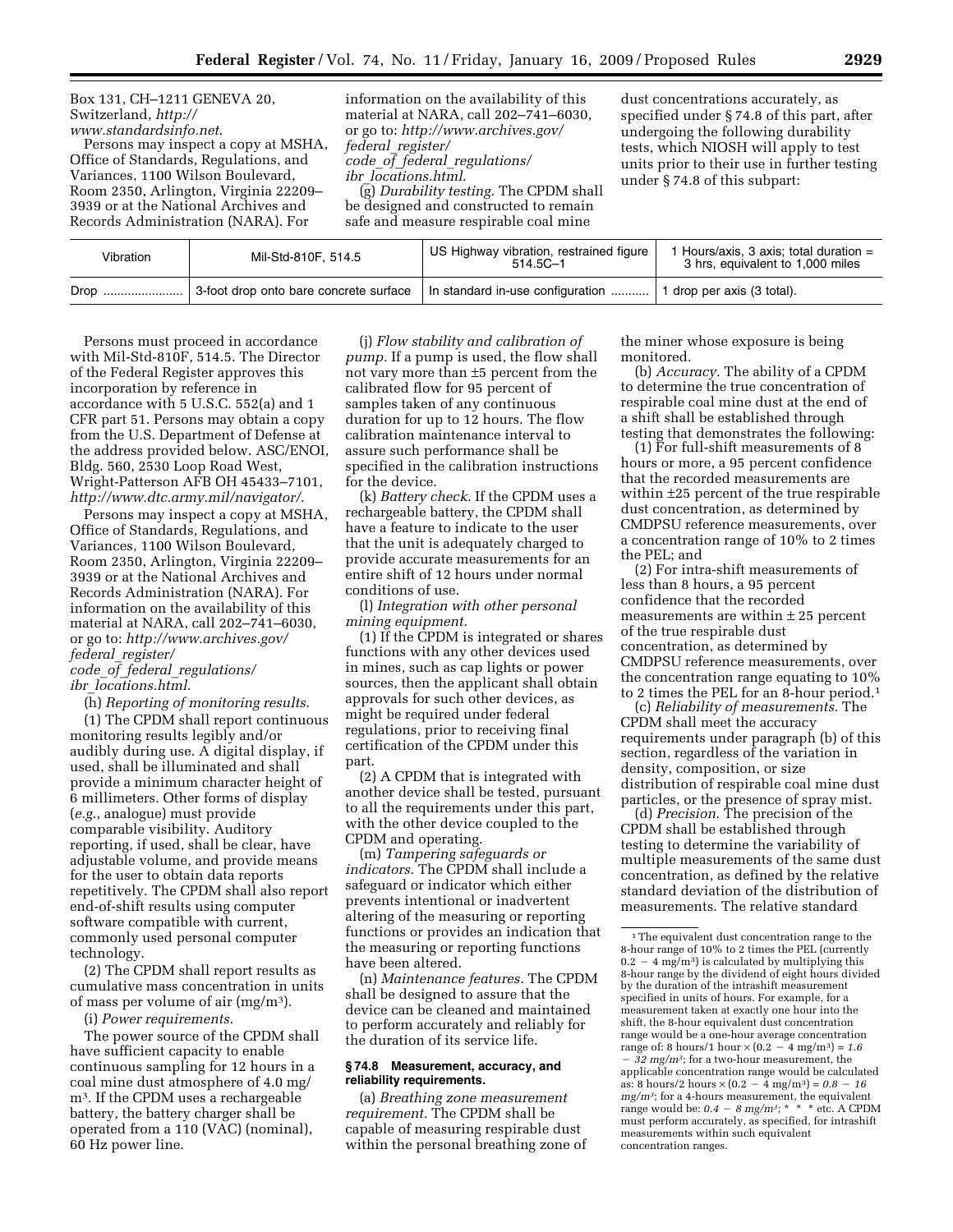deviation shall be less than 0.1275 without bias for both full-shift measurements of 8 hours or more, and for intra-shift measurements of less than 8 hours within the dust concentration range equating to 10% to 2 times the PEL for an 8-hour period, as specified under paragraph (b)(2) of this section.

(e) *Bias.* The bias of the CPDM measurements shall be limited such that the uncorrectable discrepancy between the mean of the distribution of measurements and the true dust concentration being measured during testing shall be no greater than 10 percent. Bias must be constant over the range of dust concentration levels tested, between 10% and 2 times the PEL for an 8-hour sampling period.

(f) *Testing conditions.* Laboratory and mine testing of the CPDM for accuracy, precision, bias, and reliability under diverse environmental conditions (as defined under § 74.7(e) and (g)) shall be determined using the NIOSH testing procedure: ''Continuous Personal Dust Monitor Testing Procedures'' available at: *http://www.cdc.gov/niosh/mining*. All testing results shall be submitted to NIOSH in writing on the application filed under § 74.13.

#### **§ 74.9 Quality assurance.**

(a) *General requirements.* The applicant shall be responsible for the establishment and maintenance of a quality control system that assures that devices produced under the applicant's certificate of approval meet the specifications to which they are certified under this part and are reliable, safe, effective, and otherwise fit for their intended use. To establish and to maintain an approval under this part, the applicant shall:

Submit a copy of the most recent registration under ISO Q9001–2000, or under any updated version of this quality management standard published by ISO:

(i) With the application for approval under § 74.13 of this part; and

(ii) Upon request by NIOSH, subsequent to the approval of a CPDM under this part.

Persons must proceed in accordance with Q9001–2000. The Director of the Federal Register approves this incorporation by reference in accordance with 5 U.S.C. 552(a) and 1 CFR part 51. Persons may obtain a copy from the International Organization for Standardization at the address provided below. International Organization for Standardization, ISO Central Secretariat, 1, ch. de la Voie-Creuse, Case Postale 56, CH–1211 GENEVA 20, Switzerland, *http://www.standardsinfo.net*.

Persons may inspect a copy at MSHA, Office of Standards, Regulations, and Variances, 1100 Wilson Boulevard, Room 2350, Arlington, Virginia 22209– 3939 or at the National Archives and Records Administration (NARA). For information on the availability of this material at NARA, call 202–741–6030, or go to: *http://www.archives.gov/ federal*\_*register/ code*\_*of*\_*federal*\_*regulations/* 

*ibr*\_*locations.html*.

(b) *Quality management audits.* Upon request, applicants or approval holders must allow NIOSH to inspect the quality management procedures and records, and to interview any employees who may be knowledgeable of quality management processes associated with the production of the CPDM. Audits may be conducted either on an occasional or periodic basis or in response to quality-related complaints or concerns.

(c) *Applicant remediation of quality management deficiencies.* 

An applicant or approval holder must correct any quality management deficiency identified by an audit within a reasonable time as determined by NIOSH. Failure to correct a deficiency may result in NIOSH disapproving the pending application or, in the case of an approved device, revoking the approval of the device, until such time as NIOSH has determined that the deficiency is remedied.

#### **§ 74.10 Operating and maintenance instructions.**

(a) *Contents.* The manufacturer must include operating instructions and a maintenance and service life plan with each new CPDM unit sold. These documents must be clearly written.

(1) Operating and storage instructions must address the following topics and elements:

(i) An explanation of how the CPDM works;

(ii) A schematic diagram of the CPDM; (iii) Procedures for wearing and use of the CPDM;

(iv) Procedures for calibration of the CPDM;

(v) Procedures for inspecting the operating condition of the CPDM;

(vi) Procedures and conditions for storage, including the identification of any storage conditions that would likely impair the effective functioning of the CPDM; and

(vii) Procedures and conditions of use, including identification of any conditions of use that would likely impair the effective functioning of the CPDM.

(2) The maintenance and service life plan must completely address the following topics:

(i) Any conditions that should govern the removal from service of the CPDM; and

(ii) Any procedures by which a user or others should inspect the CPDM, perform any maintenance and calibration procedures, and determine when the CPDM should be removed from service.

(b) *Submission to NIOSH for approval.* A copy of the instructions and plan under paragraph (a) of this section shall be submitted to NIOSH for approval with the application for approval of the device and resubmitted to NIOSH if substantive changes are made to the approved unit or approved instructions.

#### **§ 74.11 Tests of the continuous personal dust monitor.**

(a) *Applicant testing.* The applicant shall conduct tests to determine whether a CPDM that is submitted for approval under these regulations meets the requirements specified in §§ 74.7– 74.8 of this part, with the exception of durability testing, which shall be conducted by NIOSH as specified in § 74.7(g) of this part. Applicant testing shall be performed by an independent testing entity approved by NIOSH.

(b) *NIOSH testing assistance.* NIOSH will provide consultation to the applicant to identify and secure necessary testing services for meeting the requirements specified in §§ 74.7– 74.8 of this part. Applicants must submit testing protocols to NIOSH prior to the conduct of testing to verify that protocols are adequate to address the requirements.

(c) *Reporting of applicant testing results.* The applicant shall arrange for the protocols and results from testing specified under paragraph (a) of this section to be reported by the independent testing entity directly to NIOSH when submitting the application under § 74.13 of this part.

(d) *Intrinsic safety testing.* The applicant shall submit the CPDM to MSHA for testing and evaluation, pursuant to 30 CFR 18.68, to determine whether the electronic components of the CPDM submitted for approval meet the applicable permissibility provisions.

## **Subpart D—General Requirements for All Devices**

#### **§ 74.12 Conduct of tests; demonstrations.**

(a) Prior to the issuance of a certificate of approval, only personnel of MSHA and NIOSH, representatives of the applicant, and such other persons as may be mutually agreed upon may observe the tests conducted. MSHA and NIOSH shall hold as confidential, and